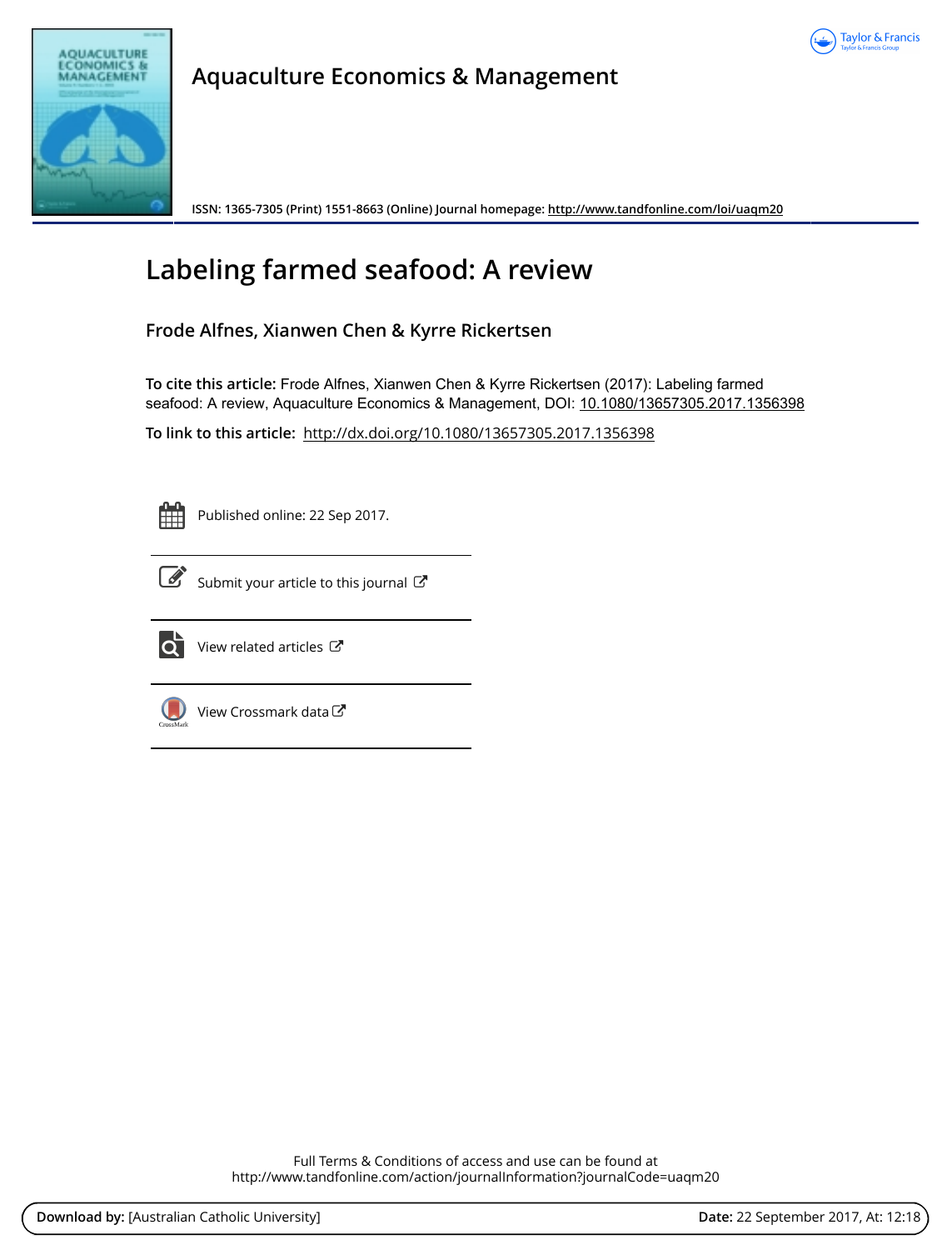

 $\Box$  Check for updates

## **Labeling farmed seafood: A review**

FrodeAlfnes<sup>a</sup> <sup>(D</sup>, Xianwen Chen<sup>a,b</sup> <sup>(D</sup>, and Kyrre Rickertsen<sup>a</sup> <sup>(D</sup>)

<sup>a</sup>School of Economics and Business, Norwegian University of Life Sciences, Aas, Norway; <sup>b</sup>Norwegian Institute for Nature Research, Oslo, Norway

#### **ABSTRACT**

Food labels help consumers choose products in line with their food attitudes and preferences. As the market for farmed seafood grows, it is important for producers to meet consumer demand for credence characteristics like safety, nutrition, origin, and sustainability. Consumer preferences for credence characteristics are heterogeneous, and stakeholders in the farmed seafood industry can look to both agriculture and marine labels when they seek ways of positioning their products. In this article, we conduct a review of consumer studies related to mandatory and voluntary labels used for farmed seafood. In most developed countries, mandatory seafood labels include information about species, farmed or wild, and area of origin. Voluntary labels include information regarding sustainability, organic production, animal welfare, traceability, and safety. We point to emerging research topics and possibilities. Challenges related to the labeling of farmed seafood are also discussed.

#### **KEYWORDS**

Aquaculture; farmed seafood; mandatory label; product differentiation; voluntary label

## **Introduction**

Farmed seafood producers use product differentiation to meet consumer demands and maximize profits (e.g., Charles & Paquotte, [1999;](#page-20-0) Grunert, [2005;](#page-22-0) Kinnucan, Asche, Myrland, & Roheim, [2003;](#page-23-0) Roheim, [2005;](#page-24-0) Wessells, [2002\)](#page-26-0). With increased international supply and trade in seafood, the importance of product differentiation is likely to increase (Kobayashi et al., [2015\)](#page-23-0). Labeling is one way to differentiate products. Modern consumers are accustomed to both mandatory and voluntary labels on food products. A large proportion of the research on seafood labels has focused on wild seafood (Bush et al., [2013](#page-20-0)). In this article, we review the literature on consumer preferences toward labeled farmed seafood products.

Consumer preferences affect all stakeholders in the value chain. For high-profile retailers and restaurant chains, certification for sustainability, organic production, and animal welfare fits well into their corporate social responsibility programs (Roheim, [2008](#page-24-0); Alfnes, [2017\)](#page-19-0). An example of such a company is IKEA. Their sustainability report stated that: "We remain

**CONTACT** Frode Alfnes **S** [frode.alfnes@nmbu.no](mailto:frode.alfnes@nmbu.no) **S** School of Economics and Business, Norwegian University of Life Sciences, P.O. Box 5003, 1432 Aas, Norway. © 2017 Taylor & Francis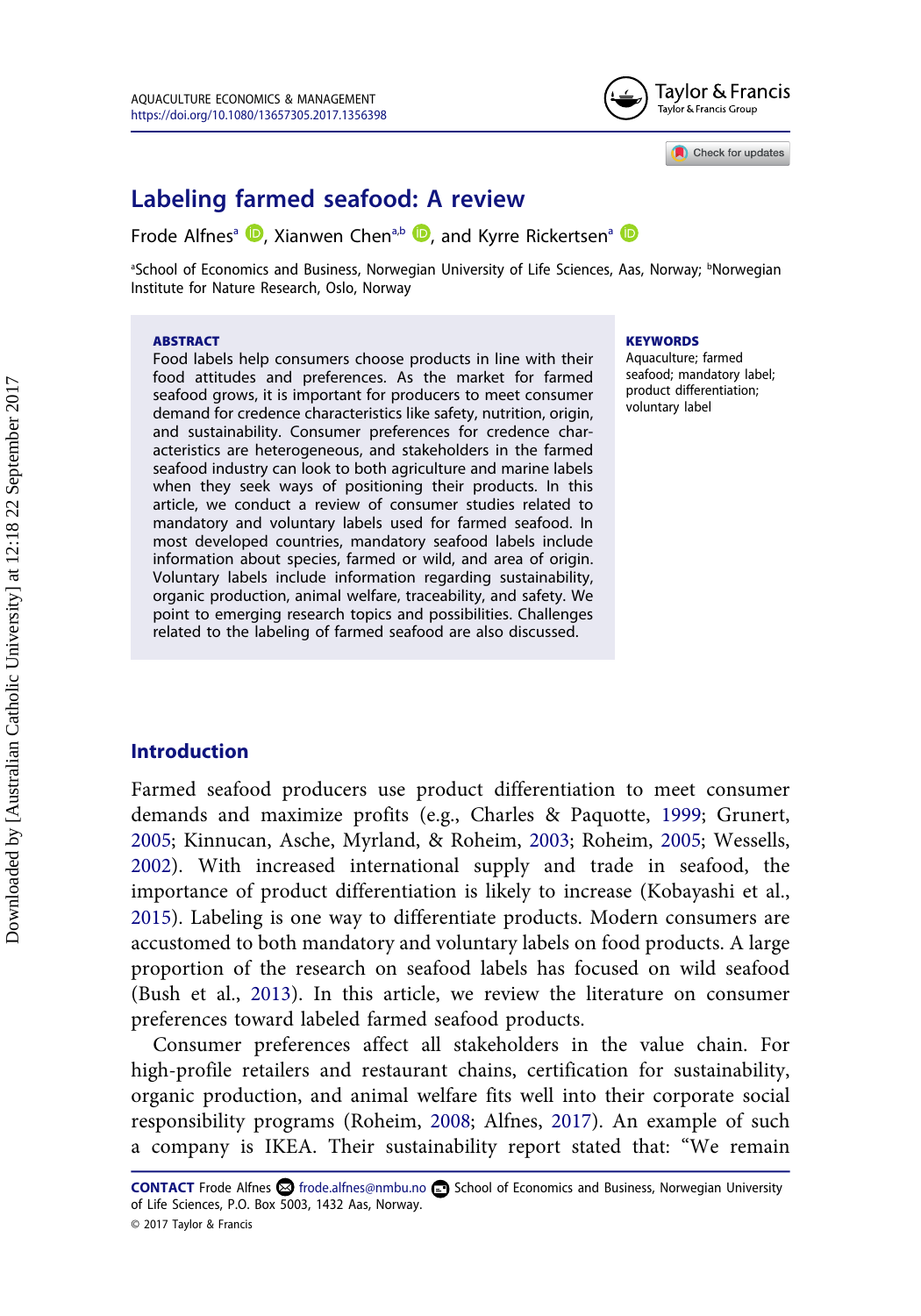committed to only sourcing Aquaculture Stewardship Council (ASC) or Marine Stewardship Council (MSC) certified fish and seafood" (IKEA, [2016,](#page-22-0) p. 31).

Food products can be thought of as bundles of search, experience, and credence attributes (Ahmad & Anders, [2012](#page-19-0); Ward, Lusk, & Dutton, [2008\)](#page-26-0). Food labels typically provide signals of credence attributes, which are attributes that consumers cannot realize even after consumption (e.g., Caswell & Mojduszka, [1996;](#page-20-0) Sogn-Grundvåg, Larsen, & Young, [2014;](#page-25-0) Wessells, [2002\)](#page-26-0). Credence attributes are frequently related to nutrition, area of origin, production method, animal welfare, fair trade, and sustainability. Search attributes are attributes that consumers can determine by searching, e.g., price, color, smell, texture, and fat content (Nelson, [1970,](#page-23-0) [1974;](#page-23-0) Wessells, [2002\)](#page-26-0). Labels allow the consumers to evaluate credence attributes before purchase, and may transform a credence attribute into a search attribute (Wessells, [2002](#page-26-0)).

Depending on the ownership of a label, labels can be categorized as own labels, government labels, or third-party labels (Caswell & Anders, [2011\)](#page-20-0). Government labels are usually mandatory and provide essential information on the main characteristics. For example, see the European Council (EC) regulation on the common organization of the European markets in fishery and aquaculture products (e.g., EC, [1999](#page-21-0)). Own labels and third-party labels are usually voluntary labels (Caswell & Anders, [2011](#page-20-0)), which often provide information related to production practices or some enhanced features of the product. Voluntary labels such as ecolabels are rewarded producers that follow sustainable practices (Roheim, [2009](#page-24-0)).

Since farming of seafood has many similarities to livestock production, farmed seafood can use labels similar to those used in agriculture (Teletchea & Fontaine, [2014\)](#page-25-0). Organic is an example of a voluntary label already used by some aquaculture producers (Aarset et al., [2004;](#page-19-0) Ankamah-Yeboah, Nielsen, & Nielsen, [2016\)](#page-19-0), and country-of-origin labeling is an example of a mandatory label for both agriculture and aquaculture products. The origin for farmed seafood is usually a country, while the origin for most wild seafood is a specific area of water, e.g., cod from the Northern Atlantic. Using wellestablished labels from agriculture, such as organic or country of origin, is likely to increase the recognition of the labels used on aquaculture products, and will reduce the time and resources needed to make the labels known among consumers.

In the next section, we will discuss the use of mandatory labels before we turn to the use of voluntary labels in Section 3. In Section 4, we look to the future and discuss some likely further labels for farmed seafood and some challenges. Section 5 concludes. Our selection of attributes is based on (1) the saliency of the labeling in the choice situation, (2) the literature discussing the effect of labeling on seafood consumer choices, (3) labeling that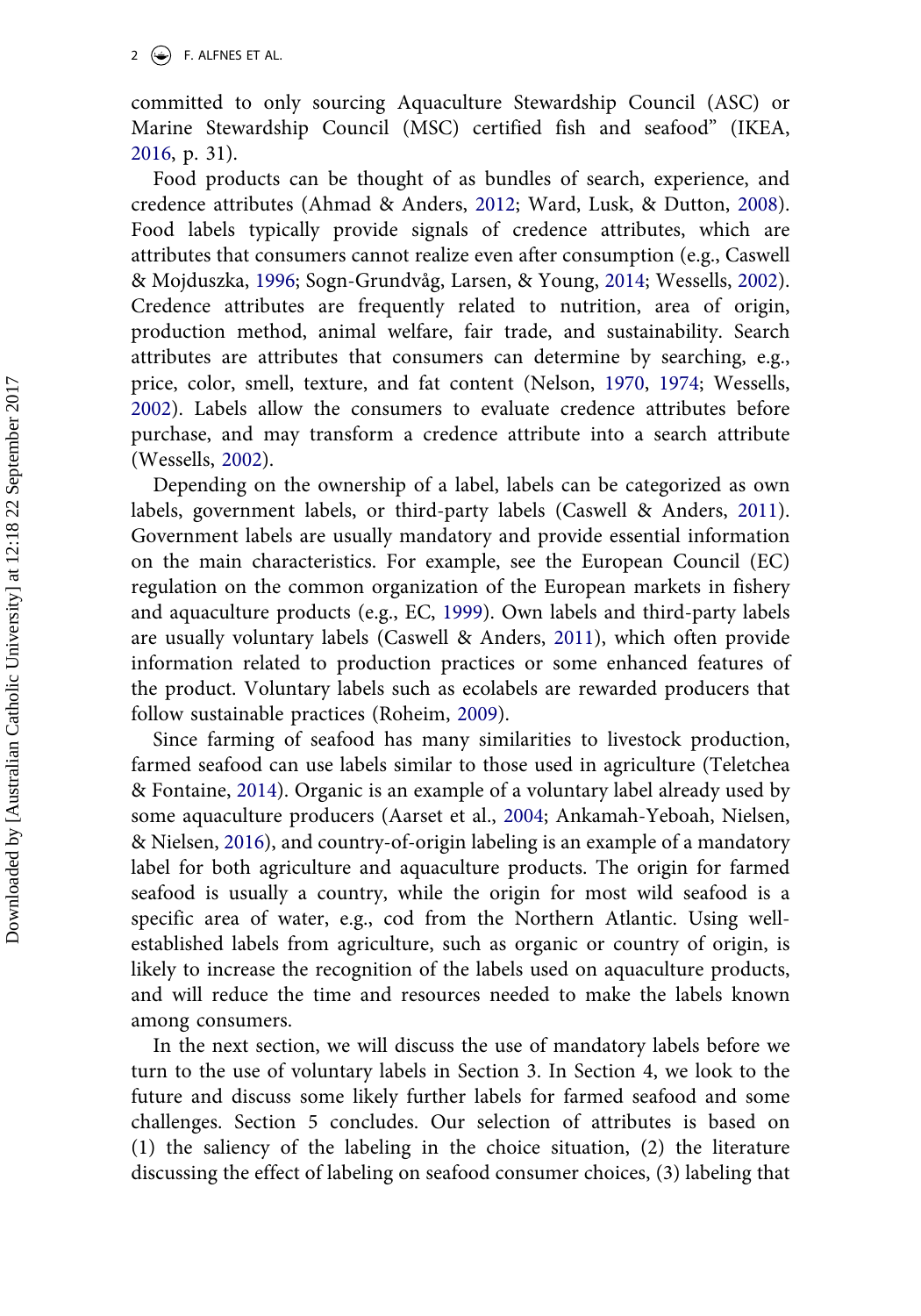has received attention on agricultural or marine products that could also be used on farmed seafood, and (4) media coverage. Our selection is not a complete list of the potential labels that could be used on farmed seafood, but we have tried to cover most groups of products, processes, and origin labels available to stakeholders in the farmed seafood value chain.

#### **Mandatory labels**

The World Health Organization and the Food and Agriculture Organization of the United Nations (FAO) are jointly responsible for the Codex Alimentarius international food standards (FAO, [2012](#page-21-0)), which regulate the labeling of seafood products in international trade, while national laws stipulate which information should be on seafood products in stores. We review the mandatory labeling of eight groups of attributes in the following sections.

#### *Species*

In the US, the Food and Drug Administration (FDA) has released a list of acceptable market names for seafood (FDA, [2015](#page-22-0)). In the European Union (EU), member states are responsible for controlling the scientific names, the names in the official languages of the member state, and any other names accepted locally or regionally in the member state (EC, [1999\)](#page-21-0).

The species of fish is a very important choice attribute for many consumers, and the name of the species is often written in large letters on the labels of the most popular seafood species. The likely reason for the importance of the species is that it is associated with the sensory quality of the product. For example, Rickertsen et al. ([2017\)](#page-24-0) reported significantly different hedonic taste scores for different species. Furthermore, taste has been found to be one of the most important food values (Lusk & Briggeman, [2009\)](#page-23-0). Rickertsen et al. ([2017\)](#page-24-0) also found that both hedonic taste scores and species are highly correlated with willingness to pay (WTP) for fish.

Johnston and Roheim ([2006\)](#page-23-0) found that US consumers were reluctant to switch from their most-favored seafood species in terms of taste (cod, salmon, flounder, and swordfish) to a less-favored species bearing a "no overfishing" label. Furthermore, Roheim, Gardiner, and Asche ([2007\)](#page-25-0) found that species was among the most important determinates for retail fish prices. Loose, Peschel, and Grebitus ([2013\)](#page-23-0) found that Australian consumers considered species as being more important than country of origin, accompaniments, packaging methods, health claims, and environmental claim of zero carbon emissions.

With the increasing variation in farmed seafood species, the use of species names to signal quality can be problematic for some of the minor species.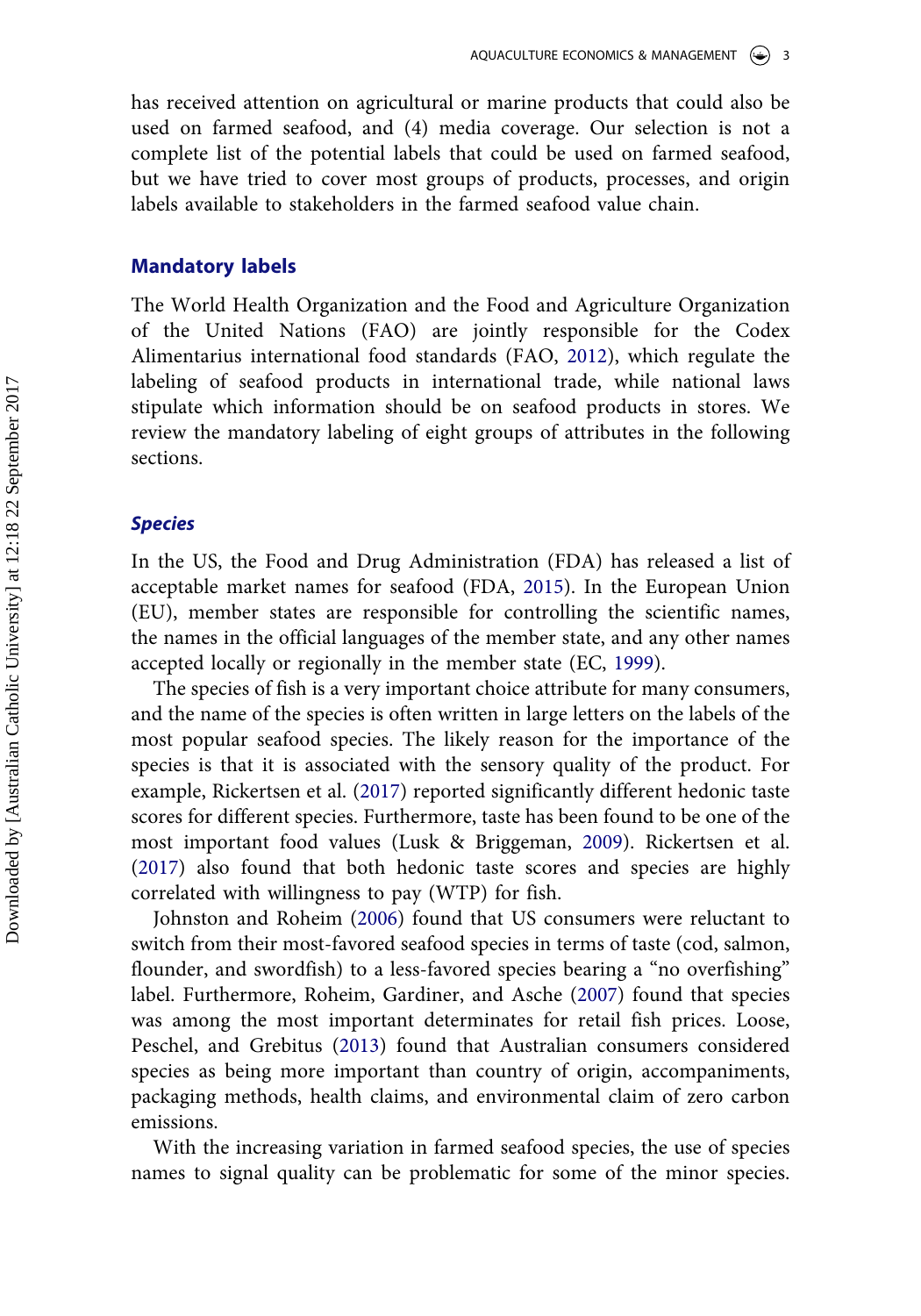Most consumers in developed countries have sensory associations with wellknown species such as salmon, but for many other species, the name of the species is not going to provide any information about its sensory qualities. Many of these less known species are likely to be mainly used in processed seafood products where the species name is less salient.

#### *Farmed and wild*

With world production of wild and farmed seafood being of approximately equal size, consumers in most markets must choose between wild and farmed every time they buy seafood. The EU and the US require seafood products to be labeled with its production method (EC, [1999](#page-21-0); FDA, [2005](#page-21-0); USDA, [2017](#page-26-0)).

For a number of species such as catfish, tilapia, shrimp, salmon, oysters, and mussels, most of the supply in many markets are farmed. For these species, the differentiation between farmed and wild is less relevant since consumers can only choose among the farmed ones (Engle, Quagrainie, & Dey, [2017\)](#page-21-0). The same argument applies for species with mainly wild caught supply.

Wirth, Love, and Palma [\(2007](#page-26-0)) suggested that consumer preferences for wild versus farmed seafood seem to vary by location and species in the US. Early research provided mixed evidence on whether farmed or wild fish was preferred in the US market (Anderson & Bettencourt, [1993;](#page-19-0) Holland & Wessells, [1998](#page-22-0)). Most recent surveys indicate a clear preference for wild seafood among consumers who live in coastal areas of the US (Davidson, Pan, Hu, & Poerwanto, [2012;](#page-21-0) Hall and Amberg, [2013;](#page-22-0) Petrolia, Collart, & Yehouenou, [2016](#page-24-0); Roheim, Sudhakaran, & Durham, [2012](#page-21-0); Wirth et al., [2007\)](#page-26-0), while Wirth et al. ([2007\)](#page-26-0) and Quagrainie, Hart, and Brown [\(2008](#page-24-0)) found that consumers prefer farmed fish in the central part of the US. It should also be noted that while there are ample populations of catfish in the US, almost all catfish sold in the US market are farmed.

In most European studies, consumers indicate a preference for wild seafood (e.g., Fernández-Polanco, Loose, & Luna, [2013;](#page-21-0) Rickertsen, et al. [2017\)](#page-24-0). Interestingly, the preference for wild seems to be strongest among the oldest consumers. Verbeke, Sioen, Brunsø, De Henauw, and Van Camp [\(2007](#page-26-0)) reported that the majority of consumers perceived no differences between farmed and wild fish. However, mean perception scores were slightly higher for wild fish on the attributes of taste, health, and nutritious value, particularly among consumers aged 55 years and older. Stronger preferences for wild fish among older consumers were also reported by Rickertsen et al. ([2017\)](#page-24-0), who investigated French consumer preferences.

Japanese consumers also preferred wild to farmed seafood. Ariji [\(2010](#page-19-0)) found that Japanese consumers were willing to pay more for wild than farmed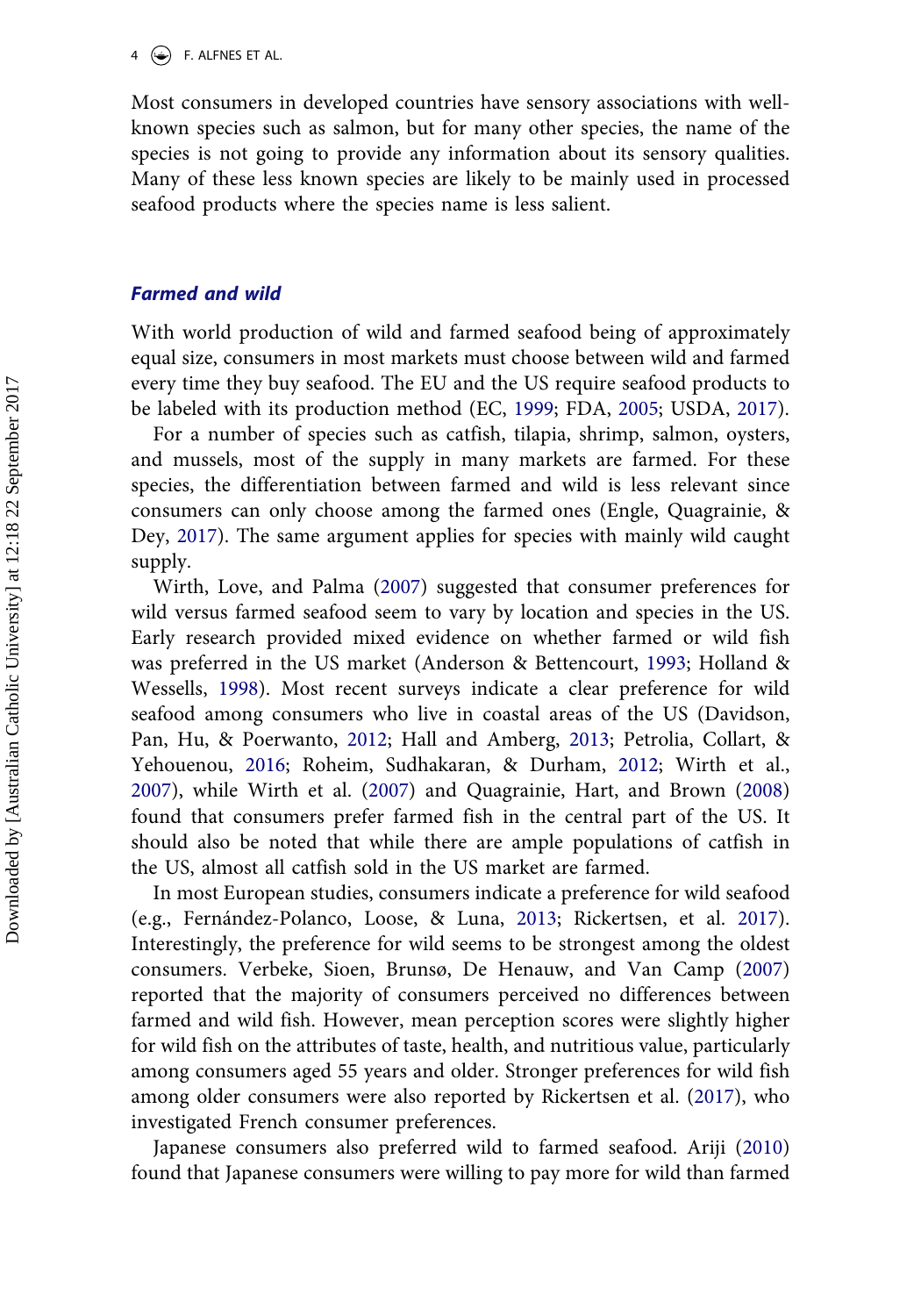bluefin tuna, and Uchida, Onozaka, Morita, and Managi ([2014\)](#page-25-0) found that Japanese consumers preferred wild to farmed salmon.

Even though consumers in most markets say they prefer wild seafood, farmed seafood is selling well in most markets. For example, Rickertsen et al. ([2017\)](#page-24-0) reported that French consumers stated that they preferred wild seafood, but farmed salmon was simultaneously the highest selling seafood species in the French market. Two aspects worth noting is that several popular species are now predominately sold as farmed, and consumers that grew up after the rise of farmed seafood may be less likely to differentiate between wild and farmed seafood.

## *Country of origin*

The EU and the US both require farmed seafood to be labeled with the country of origin (EC, [1999;](#page-21-0) USDA, [2017](#page-26-0)). The country-of-origin labeling makes it possible for producers in countries associated with high seafood quality to distinguish themselves from producers in countries with an inferior country image.

Many explanations for country-of-origin preferences have been suggested, including ethnocentrism, economic development, country image, and cultural distance (e.g., Balabanis & Diamantopoulos, [2004\)](#page-20-0). The country-of-origin preferences for farmed seafood are in line with the typical findings from agricultural studies: domestic is preferred to imported, seafood from developed countries is preferred to seafood from less developed countries, and seafood from countries strongly associated with seafood products is preferred to seafood from other countries (Ariji, [2010](#page-19-0); Chen & Garcia, [2016;](#page-20-0) Davidson et al., [2012](#page-21-0); Jaffry, Pickering, Ghulam, Whitmarsh, & Wattage, [2004](#page-22-0); Nguyen, Haider, Solgaard, Ravn-Jonsen, & Roth, [2015;](#page-24-0) Rickertsen et al., [2017](#page-24-0); Salladarré, Guillotreau, Perraudeau, & Monfort, [2010;](#page-25-0) Sogn-Grundvåg et al., [2014;](#page-25-0) Uchida et al., [2014\)](#page-25-0).

Investigating consumers' associations with different origins of seafood, Rickertsen et al. ([2017\)](#page-24-0) found that consumers' origin preferences are related to the seafood's perceived safety, healthiness, and sustainability. Thus, when countries promote the origin of farmed seafood, it is important to consider these attributes. Furthermore, Verbeke and Roosen ([2009\)](#page-26-0) found that consumers in five EU countries stated that the country of origin for farmed seafood is significantly more important than the capture area for wild seafood.

#### *Freshness*

In both the US and the EU, all prepacked seafood must be labeled with a "best-before" date. In the EU, the 2011 EU regulation on the provision of food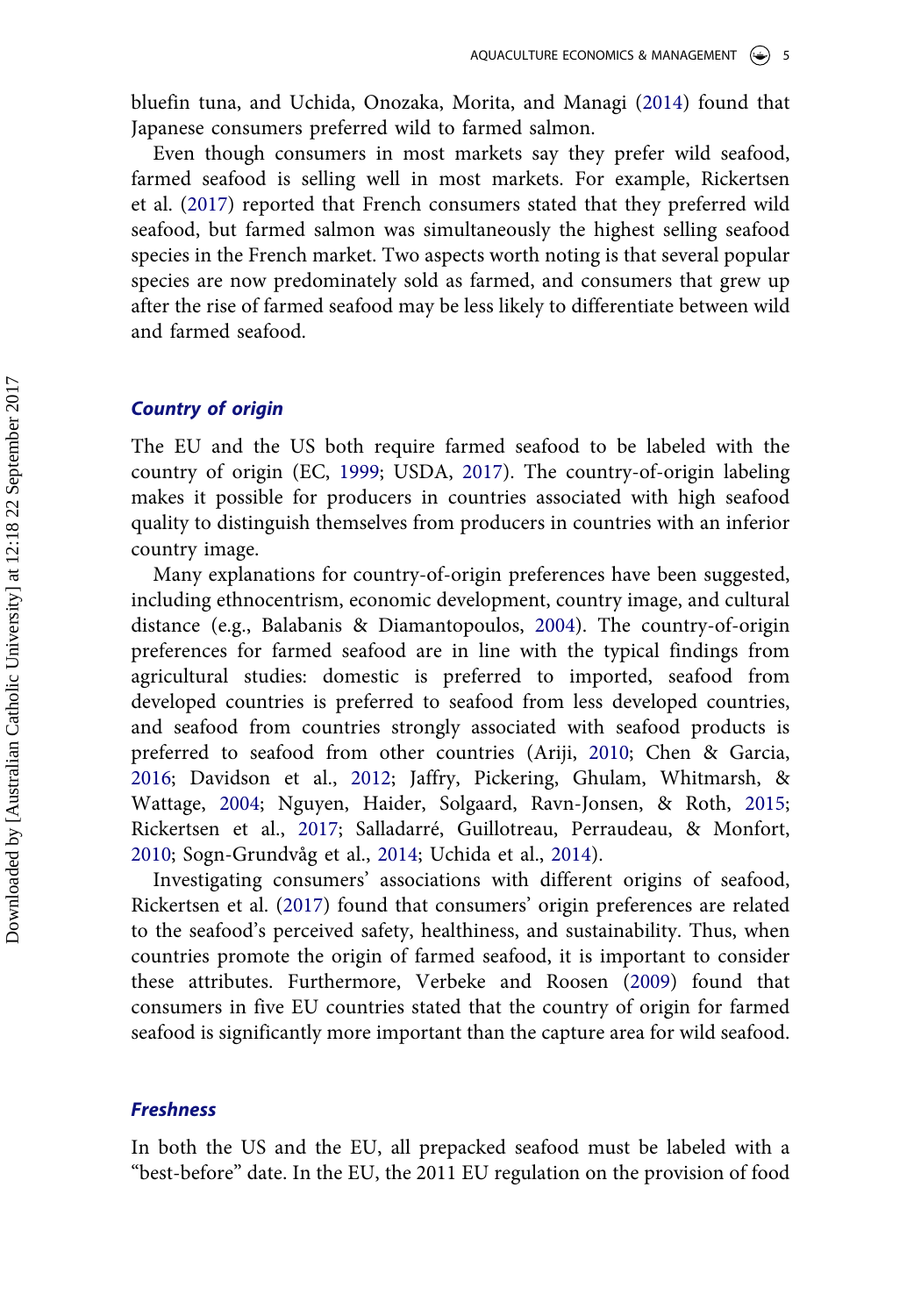information (Regulation (EU) No. 1169/2011) requires perishable foods, including seafood, to be labeled with a "use-by" date (EU, [2011](#page-21-0)).

Based on a survey conducted in five EU countries in 2004, Pieniak and Verbeke ([2008\)](#page-24-0) and Verbeke and Roosen ([2009\)](#page-26-0) found that the "best-before" date was the most important quality cue for fish consumers. The price was the only package information that was more important. More than 80% of consumers thought the "best-before" date was very important.

## *Frozen*

Fish may be frozen once or several times in the distribution channel before it is sold as unfrozen. In both the EU and the US, previously frozen seafood that is sold unfrozen must be labeled as such. The results for frozen are conflicting. On one hand, Dey et al. ([2014\)](#page-21-0) present scanner data results showing that frozen fish sales in the US supermarkets were growing. On the other hand, Davidson et al. ([2012\)](#page-21-0) found that Hawaiian consumers were willing to pay less than half for previously frozen salmon, tuna, and tilapia compared to their fresh counterparts. These latter results may explain why some stores do not follow the labeling regulation for thawed seafood (Burros, [2008\)](#page-20-0).

## *Nutritional labeling*

Fish farmers have the potential to alter the nutritional value of their fish in a way wild seafood producers cannot. Prepacked seafood products must be labeled with nutritional content in both the EU and the US. A US study by Kumar, Engle, and Quagrainie et al. ([2008\)](#page-23-0), found that nutritional information was not a major driving factor for consumption. A study of French consumers by Rickertsen et al. ([2017](#page-24-0)), showed that most of the French consumers were aware that salmon is a fatty fish and cod is not, and most of them saw fish as healthy food. However, to our knowledge, there has been no consumer research related directly to the labels of the nutritional content of seafood.

## *Feed colorants*

It is common to use color additives such as canthaxanthin or astaxanthin in the feed of salmon and trout to impart color to the flesh of the fish. Without the use of these color additives, the flesh of the farmed salmon and trout would be paler. In the US, it is mandatory to label farmed salmon that has received these colorants with a "color-added" label (Upton, [2015\)](#page-26-0), while in the EU it is not. The US color-added labeling requirement is one of very few feed additives labeling requirements on consumer food products.

Because such color additives are expensive (Forsberg & Guttormsen, [2006\)](#page-22-0), knowledge about how color affects the WTP is important. Alfnes,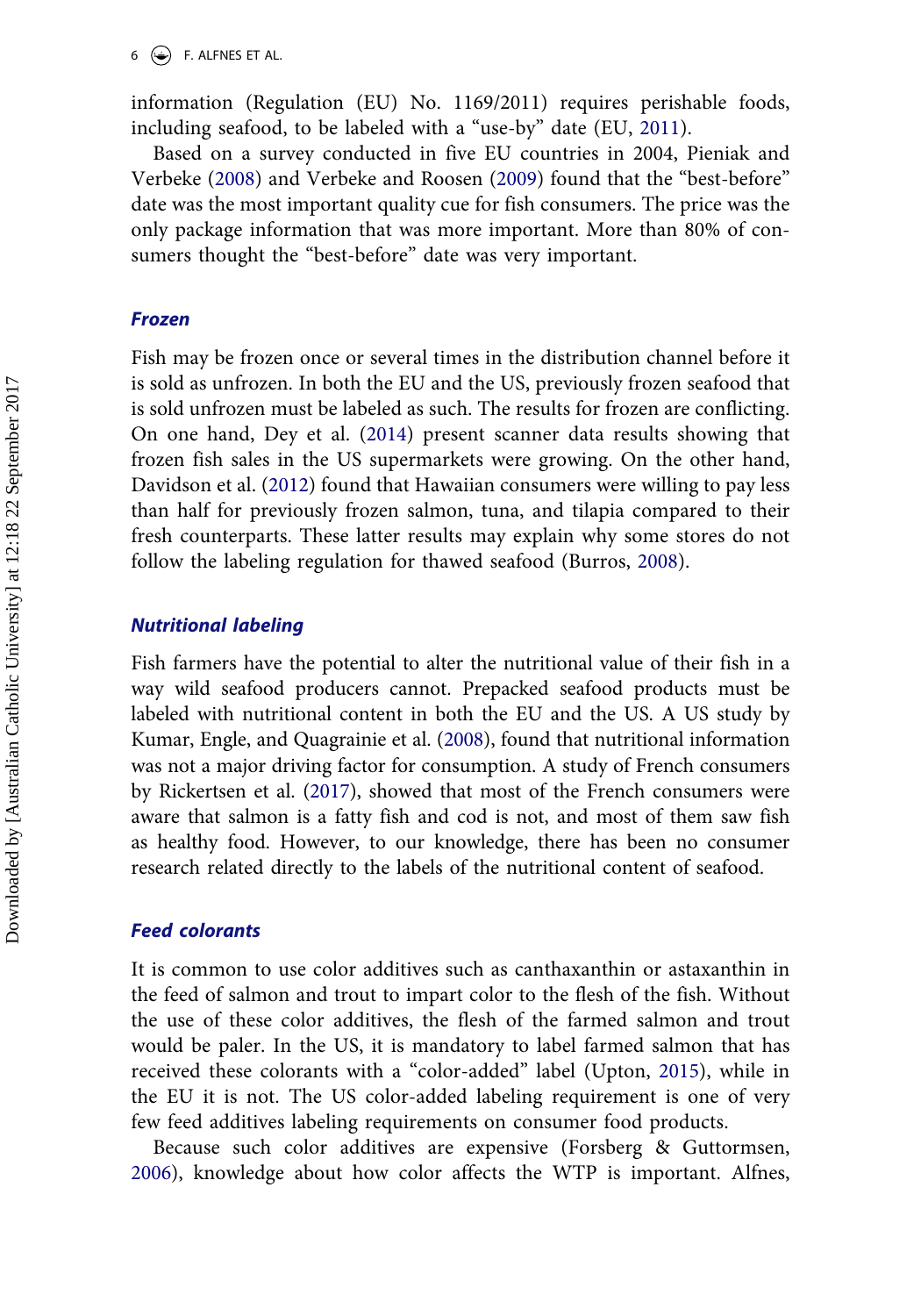Guttormsen, Steine, and Kolstad [\(2006](#page-19-0)) and Steine, Alfnes, and Rørå [\(2005](#page-25-0)) investigated the effects of flesh color and information about the origin of the color in farmed salmon. They found that Norwegian consumers had strong preferences for salmon redness both before and after informing the consumers that the redness was due to synthetic colorants in the feed. However, the uninformed participants preferred extreme redness to normal redness, while those informed about the origin of the color did not.

#### **Voluntary labels**

The variety and number of voluntary labels used on farmed seafood are growing. They are used by producers to differentiate their products from their competitors' products. All producers emphasized the product or process attribute preferred by many consumers. Smith et al. ([2010\)](#page-25-0) noted that the success of voluntary labels requires consumers who are willing to pay a premium to cover the costs. We reviewed voluntary labeling related to seven attribute groups.

## *Sustainability*

According to Bush et al. [\(2013](#page-20-0), p. 1067), voluntary sustainability certifications are market-based systems that are: "(i) setting standards for ecological and social interactions, (ii) auditing compliance with these standards, (iii) attaching labels to products and enterprises that meet the standards, and (iv) creating institutions to perform these functions".

The most successful voluntary seafood label is the MSC label for sustainable wild seafood. As of May 2017, MSC had certified 312 fisheries worldwide and MSC-labeled seafood is sold by leading retailers around the world. Studies of sustainability labels of wild seafood have found positive effects on consumer preferences worldwide (e.g., Constance & Bonanno, [1999](#page-21-0); Gulbrandsen, [2009;](#page-22-0) Jacquet & Pauly, [2007](#page-22-0); May, Leadbitter, Sutton, & Weber, [2003;](#page-23-0) Pérez-Ramírez et al., [2015\)](#page-24-0).

Because the MSC label is used only for wild fisheries, aquaculture stakeholders have created their own sustainability labels. The MSC label is given to fish from specific origins such as cod from the Barents Sea. The farmed seafood sustainability labels are given to producers. Two of the most widespread sustainability labels for farmed seafood are the Best Aquaculture Practices Certification (Best Aquaculture Practices, [2017](#page-20-0)) and ASC Certification (Aquaculture Stewardship Council, [2017\)](#page-19-0). A few ecolabels, such as Friend of the Sea (Friend of the Sea, [2017](#page-22-0)), also certify both aquaculture and capture fisheries. In addition to these labels, a number of guides to responsible seafood are available, such as the consumer guide from the Monterey Bay Aquarium Seafood Watch program (Seafood Watch, 2017).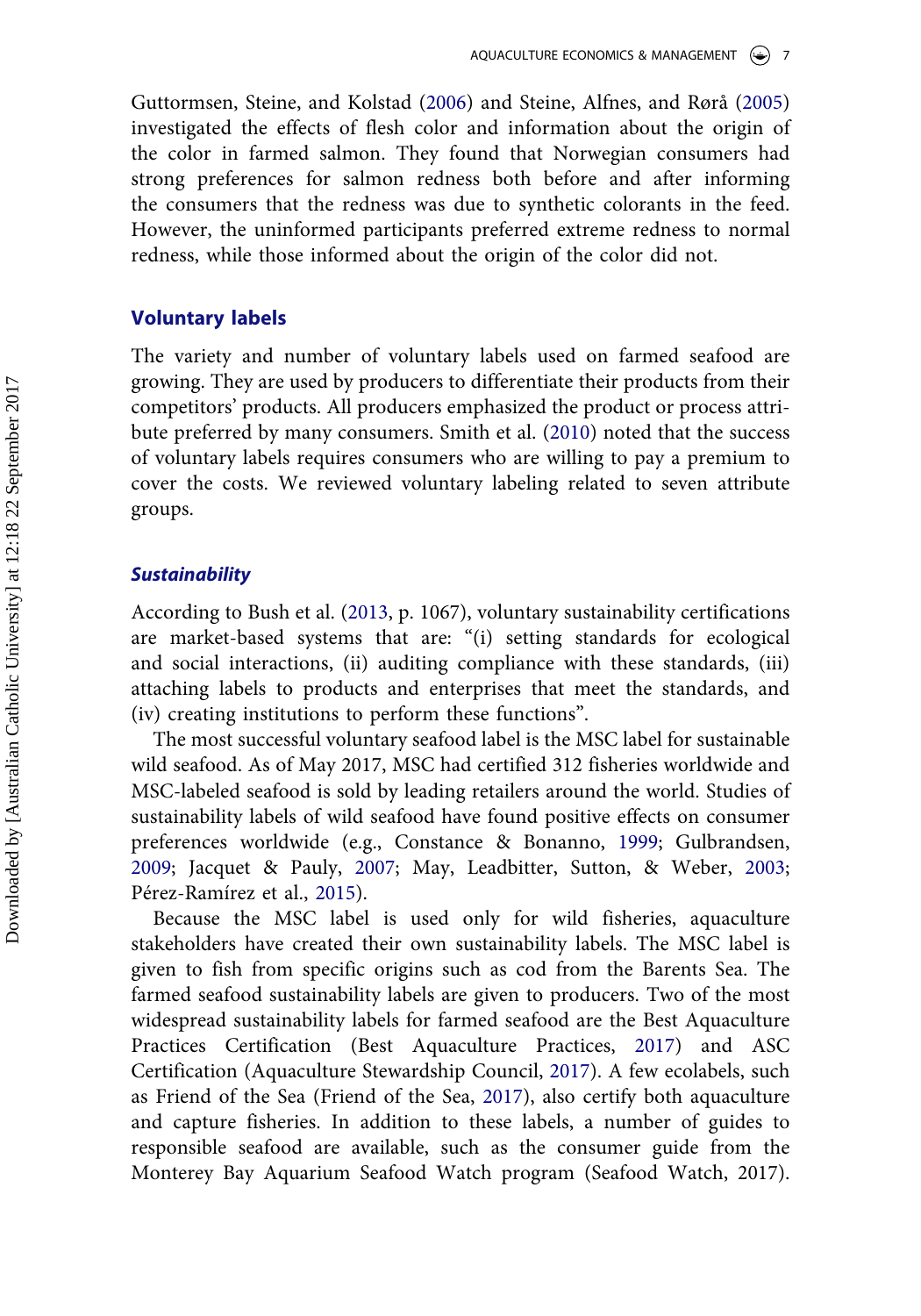$8 \leftrightarrow$  F. ALFNES ET AL.

For further discussion of the current programs for differentiating responsible aquaculture products, see Boyd and McNevin ([2015\)](#page-20-0).

The use of sustainability labels on farmed seafood is a relatively new practice; thus, there has been less research on this subject than on the sustainability of wild seafood. Roheim et al. [\(2012](#page-25-0)) found that northeast US consumers chose wild seafood products over farmed even when the farmed products were certified by an entity preferred by the consumer. Furthermore, existing aquaculture-specific labels for certified sustainable aquaculture were not well recognized, but had a small positive impact in the choice probability in a choice experiment. For more on consumer acceptance of sustainable production methods, see Barrington, Ridler, Chopin, Robinson, and Robinson ([2010\)](#page-20-0), who studied Canadians' acceptance of seafood products from integrated multitrophic aquaculture.

The few consumer studies on sustainable aquaculture indicate that aquaculture labels are far from getting the same recognition and positive attention as the MSC label; however, sustainability labels for aquaculture may become as equally common over time as its wild seafood counterpart.

#### *Organic*

To some consumers' surprise, organic seafood must be farmed. The EU introduced its regulation for organic aquaculture production on July 1, 2010. Before this date, organic seafood production was based on regulations in a few member states and some private initiatives. The EU regulation for organic aquaculture requires, among other things, that the feed is organically produced or derived from sustainably managed fisheries. The regulation also has lower limits for stock densities in fish cages, specifies that biodiversity should be respected, and do not allow the use of induced spawning by artificial hormones (EC, [2009](#page-21-0)). Finally, there are many species-specific regulations. For example, astaxanthin, which is an important antioxidant for salmon and also gives the red color of the salmon, should be derived from natural sources, such as organic shrimp production, the yeast Phaffia rhodozyma, or certain bacteria (IFOAM, [2014\)](#page-22-0). These sources of astaxanthin are more costly and less efficient than the synthetic sources used in conventional salmon farming.

The USDA National Organic Program is in the process of developing organic practice standards for aquaculture in the US. Specific labeling guidance will be detailed after these standards are implemented (Jalonick, [2015b\)](#page-23-0). A specific labeling guidance was proposed in 2016 (USDA, [2016\)](#page-26-0). The National Organic Program provides federal legislation regarding organic food in general, which is codified in the Code of Federal Regulations (National Organic Program, [2000\)](#page-23-0). In 2012, the EU and the US agreed that any organic product produced in the EU or the US could be sold in each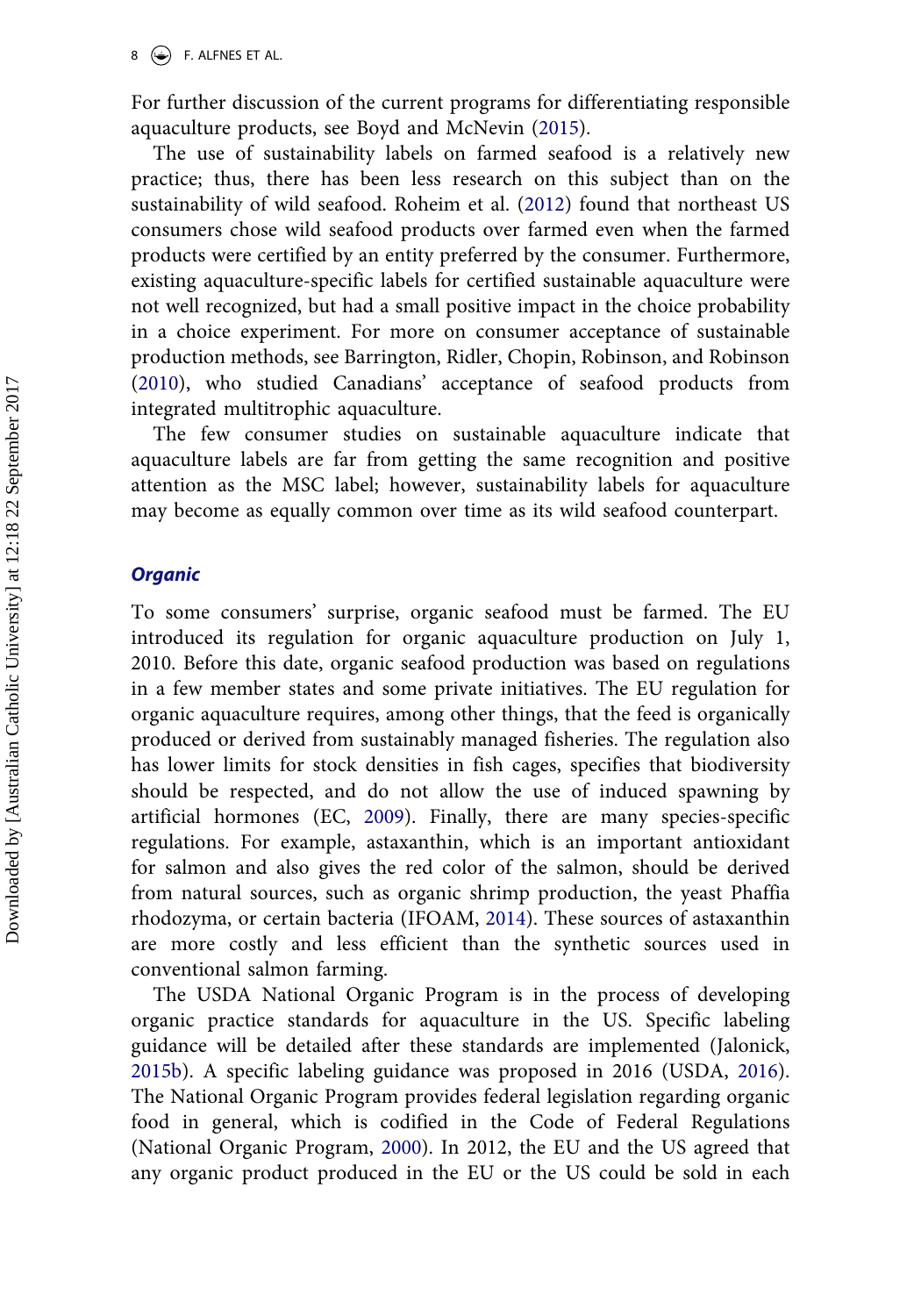other's area (United States Mission to the European Union, [2015\)](#page-26-0). However, the US has so far not had any certified organic seafood to sell because of the lack of organic labeling for seafood.

Aarset et al. [\(2004\)](#page-19-0) reported that focus group participants in several European countries said they would buy organic seafood if available to avoid the negative aspects of conventional seafood. Olesen, Alfnes, Røra, and Kolstad ([2010](#page-24-0)) studied Norwegian consumers' WTP for organic salmon, and found a WTP of less than half of the conventional salmon. They explained the low WTP for organic salmon was because of its much paler color. Comparing organic-labeled salmon with conventional, but equally pale, salmon, the consumers were willing to pay approximately 15% more for the organic salmon.

Organic regulations on feed and production processes make organic production considerably more expensive than conventional aquaculture or wild harvest for many species. In addition, the price premiums consumers are willing to pay for organic seafood seems to be relatively modest compared to other attributes. Therefore, organic seafood will face tough competition from eco-labeled wild and farmed seafood, and will likely be a small niche product for most species in the years ahead.

#### *Animal welfare*

Many consumers are concerned about animal welfare in food production; however, farmed seafood is not among the animals that most consumers worry about. In the special Eurobarometer survey on animal welfare in 2005, respondents in the EU ranked farmed seafood as the third least important of 12 farmed animal groups to receive improved welfare or protection (Eurobarometer, [2005\)](#page-21-0).

Seafood animal welfare labeling is done by third-party organizations, such as the British animal welfare organization, the Royal Society for the Prevention of Cruelty to Animals (RSPCA). The RSPCA have a farm assurance and labeling scheme called Freedom Food, which certifies British producers of meat and farmed seafood (Royal Society for the Prevention of Cruelty to Animals, 2017). The organization has guidelines for farmed salmon (Freedom Food, [2017\)](#page-22-0). Olesen et al. [\(2010](#page-24-0)) examined Norwegian consumers' WTP for Freedom Food-labeled salmon in an experimental market. They found that consumers were, on average, willing to pay approximately the same premium for the Freedom Food-labeled salmon as for organic salmon, when compared with conventional salmon of similar appearance.

Schwedler and Johnson ([1999/2000](#page-25-0)) found that consumers paid attention to the health and well-being of farmed seafood, especially concerning proper farm planning and management. Grimsrud, Nielsen, Navrud, and Olesen ([2013\)](#page-22-0) found that Norwegian households were willing to accept tax increases for animal welfare improvements in farmed seafood. Ellingsen et al. [\(2015](#page-21-0))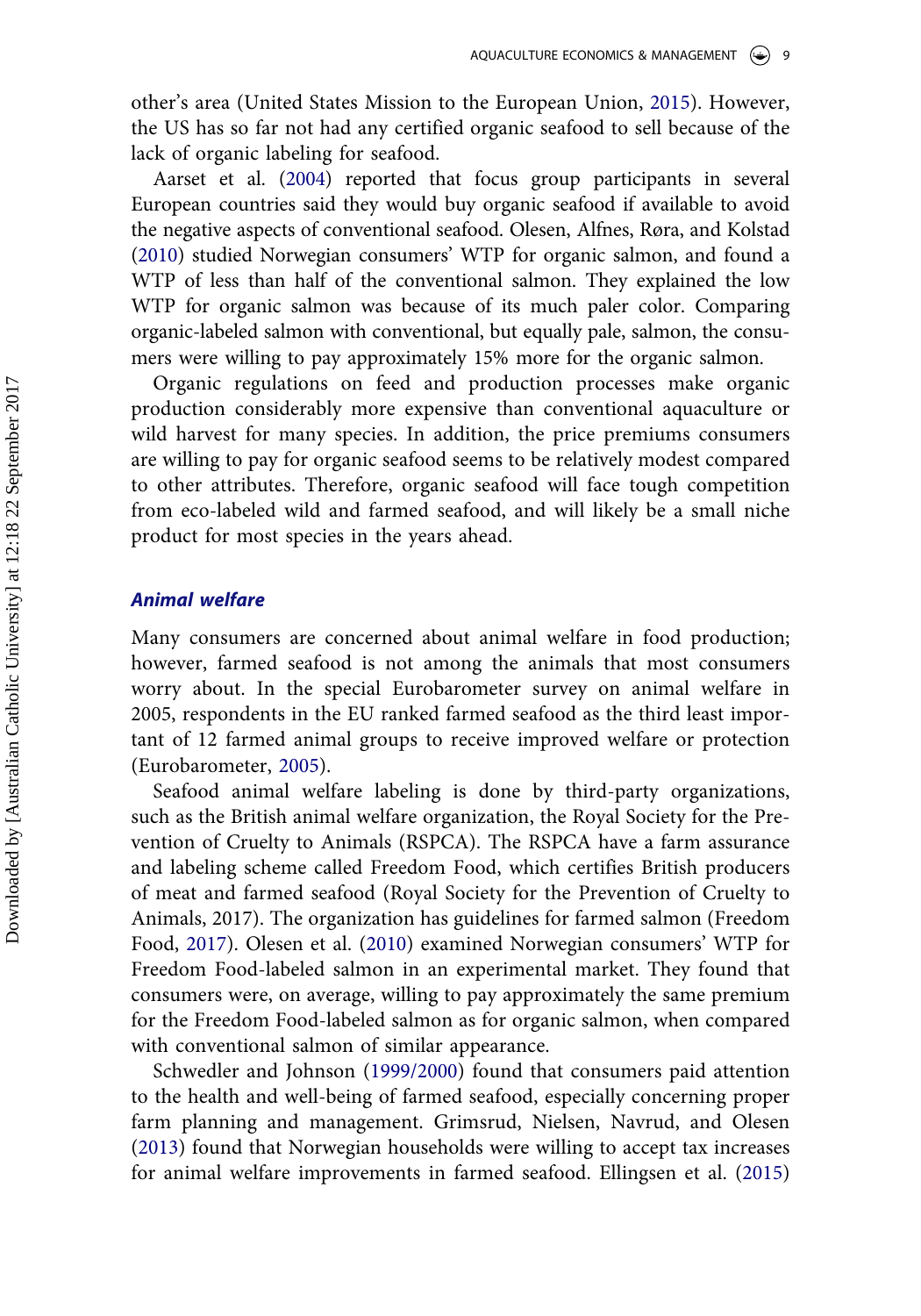10  $\leftrightarrow$  F. ALFNES ET AL.

found that Norwegians cared about seafood welfare and were willing to pay a price premium for products made from welfare-assured seafood. Kole, Kremer, Honkanen, Mejdell, and Schelvis ([2008\)](#page-23-0) found that although Dutch consumers were willing to pay a price premium for welfare-assured salmon, the purchased quantities were reduced when the price increased. In a US study, Swanson and Mench ([2000\)](#page-25-0) found that less than half of the respondents were prepared to pay a small premium for animal-friendly products. Solgaard and Yang ([2011\)](#page-25-0) found that about half of the Danish respondents were willing to pay a premium for farmed seafood with animal welfare traits.

However, generalizations about consumer behavior across markets should be made cautiously as demonstrated by the results obtained by Honkanen and Olsen [\(2009](#page-22-0)), who concluded that seafood welfare issues did not seem to be important among Spanish consumers. Other studies conclude that most consumers do not perceive animal welfare as their own responsibility (Te Velde, Aarts, & Van Woerkum, [2002\)](#page-25-0). Instead, consumers considered it the responsibility of the retailers to secure animal-friendly production of their foods and that of governments to adopt appropriate animal welfare laws (Ellingsen et al., [2015](#page-21-0); Te Velde et al., [2002\)](#page-25-0).

## *Fair trade*

Recently social equity in fisheries has been the subject of increased concern with suggestions that seafood cannot be certified as sustainable if its production results in social harm, such as unfair wages or the use of forced or child labor (McClenachan, Dissanayake, & Chen, [2016\)](#page-23-0). Therefore, several ecolabels available for farmed seafood include "socially responsible" as part of their labeling regime. In addition, the fair trade label used in agriculture can also be used by seafood producers who want to signal that they produce in a socially responsible manner.

McClenachan et al. ([2016\)](#page-23-0) conducted a consumer choice experiment with restaurants that were labeled with MSC sustainability label, local origin, and/ or fair trade. They found that US respondents had a WTP for fair trade, but it was lower than the WTP for local origin and the MSC label. Brécard, Lucas, Pichot, and Salladarré ([2012\)](#page-20-0) studied ecolabels, fair trade, and health labels on seafood and found that French consumers' preference for ecolabels were positively correlated with fair trade labels.

Several reasons may explain why we are not likely to see many fair tradelabeled farmed seafood products. First, social responsibility is already covered by system-wide sustainability labels and these labels are likely good enough for the retailers. Second, consumers see other sustainability dimensions as more important. Third, consumers associate the fair trade label with products from developing countries; this makes it likely that the fair trade label would be a liability for seafood products.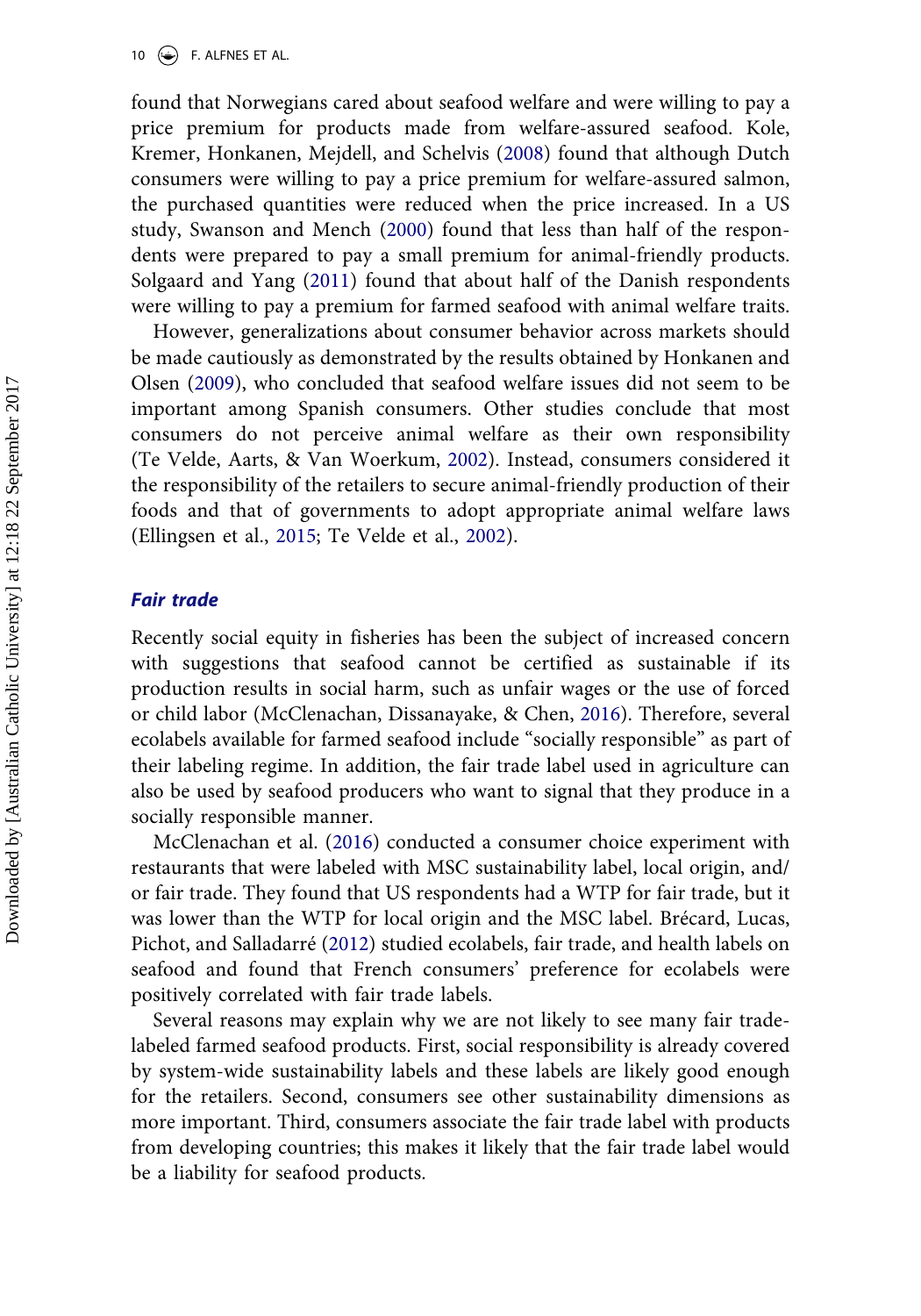## *Safety*

Food safety is one of the most crucial factors in explaining consumers' choice of food (Lusk & Briggeman, [2009\)](#page-23-0). Wessells and Anderson [\(1995](#page-26-0)) found that Rhode Island consumers were willing to pay for inspection assurances regarding food safety for flounder. Pieniak and Verbeke [\(2008](#page-24-0)) found that consumers in five European countries considered labeling as an essential guarantee for safe seafood. They also found that consumers associated information on product safety with information on product quality. Jan, Fu, and Liao [\(2006](#page-23-0)) found that Taiwanese consumers were willing to pay a high premium for Hazard Analysis Critical Control Point (HACCP)-certified safer seafood.

Consumers use labeling information, such as origin, as proxies for food safety information about the seafood. Rickertsen et al. [\(2017](#page-24-0)) found that farmed seafood from developing countries were perceived as less safe than seafood from Europe. Thus, food safety is likely an underlying factor for consumers' use of several other labels.

## *Traceability*

Traceability is implemented in the value chain of many farmed seafood products (e.g., Norwegian and Scottish salmon), but it is seldom used as labels on consumer products. Some quality labels, such as the French Label Rouge ([2017\)](#page-23-0), guarantee that seafood with their label is traceable, but they do not offer consumers an easy way of tracing the products. An example of a well-developed consumer label on traceability is the Canadian "ThisFish" label for wild fish (ThisFish, [2017](#page-25-0)). By entering a code on their webpage, the consumers can trace the seafood back to its origin.

Pieniak and Verbeke [\(2008](#page-24-0)) studied consumers in five European countries and found that consumers were less interested in labels with a batch number that can be used for tracing than in the other labels included in the study. They found that consumers with a high trust in fish information also had higher interest in traceability information.

According to Jiang [\(2010](#page-23-0)), traceability systems are also used for some farmed seafood products in Asia. According to a consumer survey conducted by Wang, Zhang, Mu, Fu, and Zhang ([2009\)](#page-26-0) in Beijing, Chinese consumers view traceability programs as an important trait. Seventy-nine percent of their respondents stated they were willing to pay a premium for fish from a traceability program. This is not surprising because fish are sometimes sold with misleading information about country or water of origin in the Chinese market. Chen and Garcia [\(2016](#page-20-0)) reported that salmon from other countries were typically marketed as Norwegian salmon in Chinese markets. Fish is also sometimes sold with misleading species information. For example, Chinese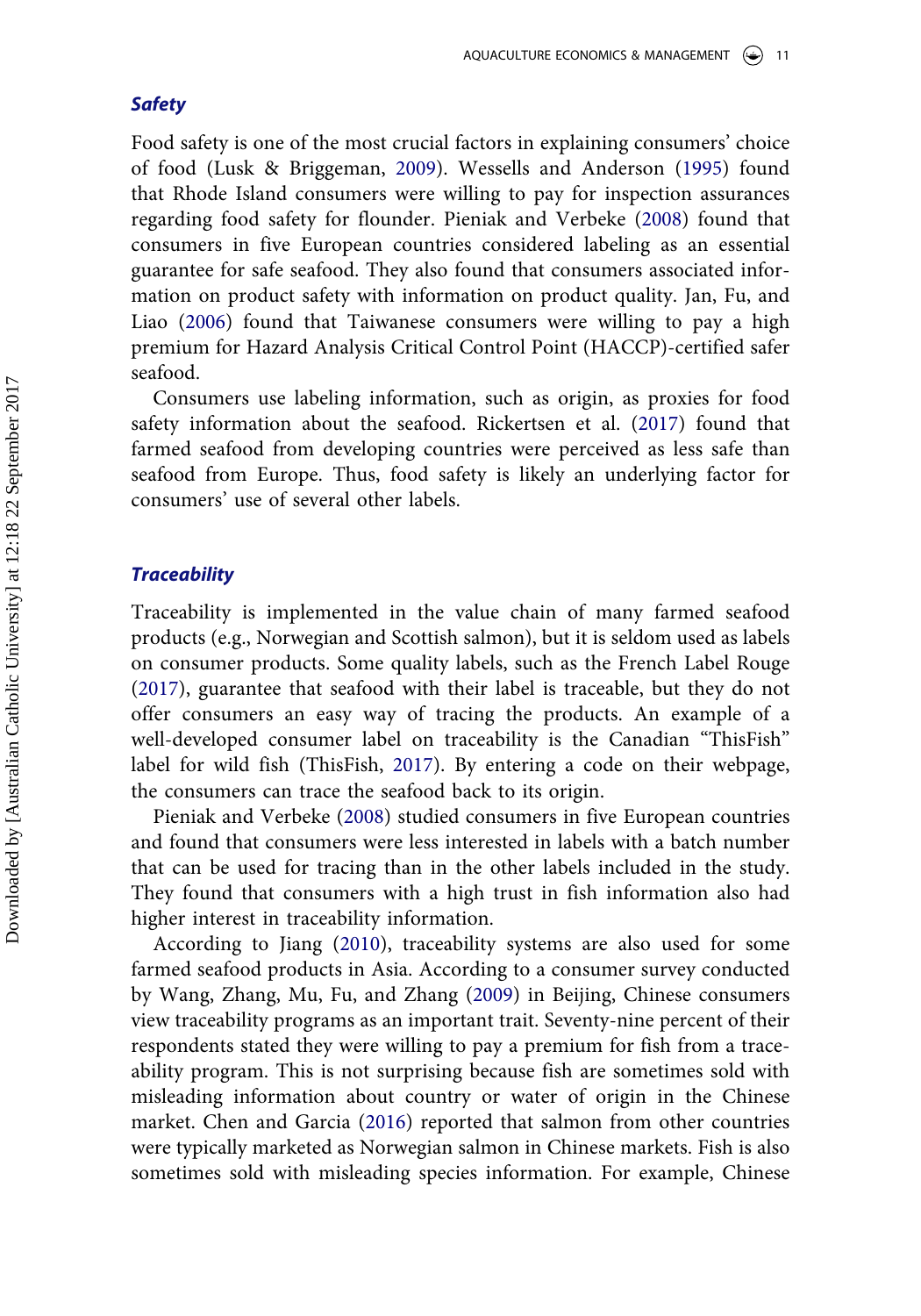farmed trout has been sold as imported salmon (Chinese Food Technology Net, [2014](#page-21-0)).

China is not the only country where seafood is renamed or relabeled (Jacquet & Pauly, [2008\)](#page-22-0), and the use of traceability labels is an effective way to counteract the practices of renaming and relabeling in seafood trade and retailing.

## *Geographic indication*

Several existing geographic labels can also be used for farmed seafood. The EU schemes for geographical indications and traditional specialties, known as protected designation of origin (PDO), protected geographical indication (PGI), and traditional specialties guaranteed (TSG), promote and protect names of quality food products including fish, mollusks, crustaceans, and derivative products. Two of the farmed seafood products that have received PGI status are Scottish farmed salmon and Marennes-Oléron oysters. The EU schemes come on the top of similar national schemes in several European countries. Long before the Marennes-Oléron oysters received the PGI status in 2009, Charles and Paquotte ([1999\)](#page-20-0) found that French consumers were willing to pay a price premium for oysters certified with a Marennes-Oléron label. To the best of our knowledge, no research is available on the effect of EU's PDO, PGI, and TSG schemes on consumer preferences or WTP for farmed seafood.

Another example of a geographic indicator is the "Seafood from Norway" label, which is owned by the Norwegian Seafood Council (NSC), and can be used on seafood from Norway. According to the NSC, "The country of origin mark 'Seafood from Norway' is a collective label that adds value across the Norwegian seafood industry" (Norwegian Seafood Council, [2017](#page-24-0)). However, no published research is available on consumers' perception of quality for seafood certified with the "Seafood from Norway" label.

#### *Company brands and private labels*

Producers use company brands and retailers use private labels. The biggest retailers have private labels for several types of seafood. For example, the UK retailer Tesco sells many of its farmed seafood products under its own brand name (Tesco, [2017\)](#page-25-0). Several of the biggest producers have established company brands in different markets. For example, the world's biggest salmon producer, Marine Harvest, has a company brand called "Mei Wei" in the Chinese market.

To the best of our knowledge, no research is available on the effects of company brands and private labels focusing on farmed seafood. However, there are a few relevant studies of fish in general and wild seafood.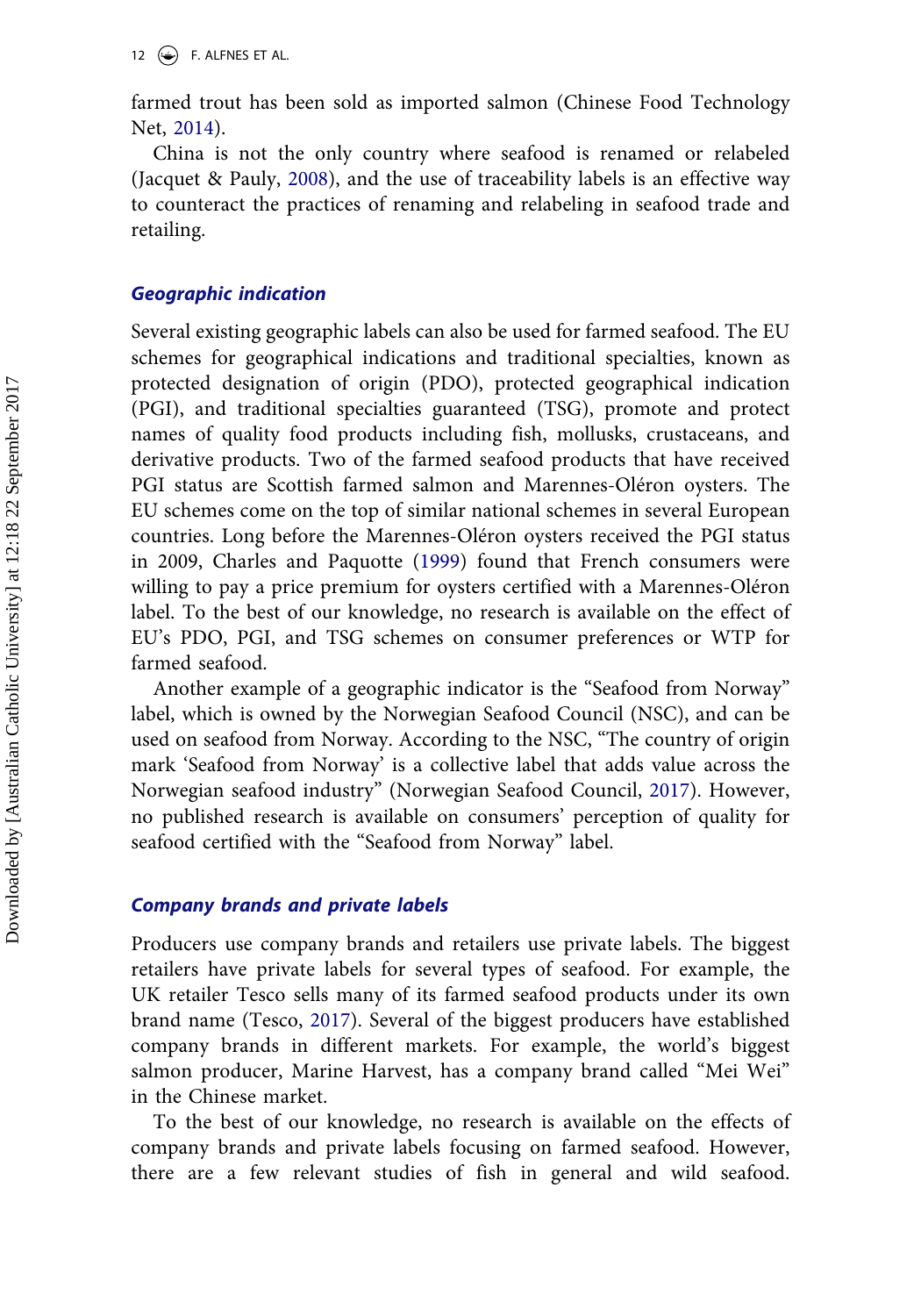For example, Wang et al. [\(2009](#page-26-0)) found that 78% of surveyed Beijing consumers said that brands affected their fish-purchasing decisions. Roheim et al. ([2007\)](#page-25-0), Sogn-Grundvåg et al. ([2014\)](#page-25-0), and Asche, Larsen, Smith, Sogn-Grundvåg, and Young [\(2015](#page-20-0)) found that seafood with national brands and upscale private labels were priced significantly higher than other products in the UK market. Consumer attitudes and WTP for company brands and private labels are likely to depend on the positioning of the producer and retailer, and also depend on how the specific products are marketed. Private labels such as Tesco Finest Salmon are likely to be significantly higher valued than company brands from less well-known producers.

#### *Antibiotic-free*

The extensive usage of antibiotics in food production has sparked global concerns, particularly on the interplay between antibiotic-resistant bacteria in the food production and human medical sectors (Price, Koch, & Hungate, [2015\)](#page-24-0). In April 2016, Norwegian salmon was labeled as antibiotic-free in the US market and US consumers were reported to prefer the more expensive antibiotic-free Norwegian salmon to other salmon (Mikalsen, [2016\)](#page-23-0). However, no scientific research has been found on this topic.

## **The future of aquaculture labels**

In this section, we discuss some gaps in the knowledge and some emerging possibilities and challenges related to the labeling of farmed seafood.

#### *Genetically modified feed and fish*

Genetic modification technologies are applied in two main areas of aquaculture. First, these technologies can be used to produce feed for fish. The EU and Norway are among the more restrictive regions on the use of genetically modified (GM) feed. In March 2013, there were 48 genetically modified organisms (GMOs) allowed for use in feed in the EU (Food Standards Agency, [2013](#page-22-0)). European aquaculture industry has so far been reluctant to use GM feed, but there may be a need for a policy change if non-GM feed become more difficult to obtain. No countries have mandatory labeling requirements for meat or seafood coming from animals that have eaten GM feed (International Service for the Acquisition of Agri-Biotech Applications, [2015](#page-22-0)). However, organic labeling schemes typically do not permit the use of GM feed.

Second, genetic modification technologies have been used to engineer GM salmon. To date, the AquaAdvantage salmon, which was developed by the US company, AquaBounty, is the only GM animal that has been approved for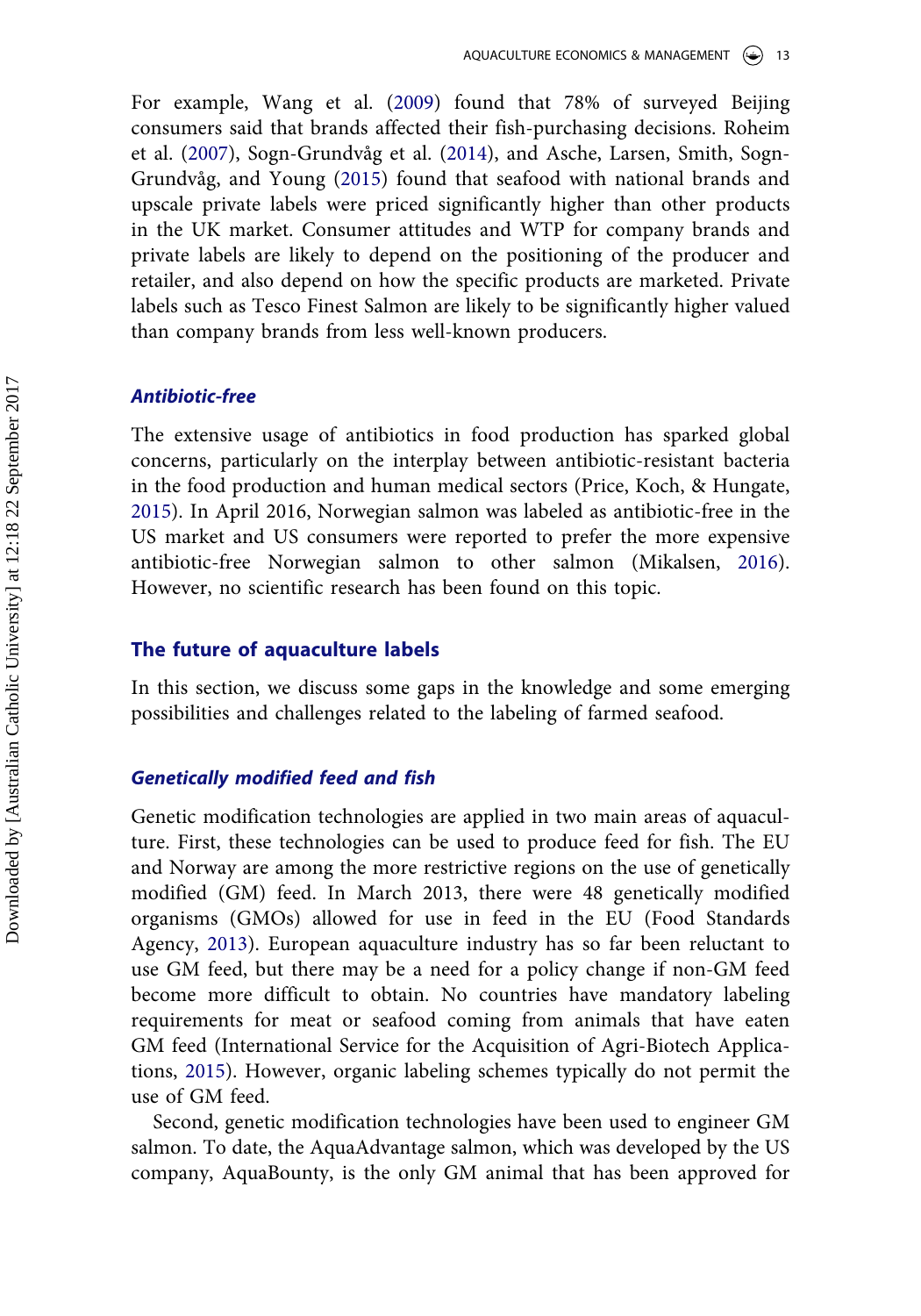14  $\left(\bigstar\right)$  F. ALFNES ET AL.

human consumption (Jalonick, [2015a](#page-22-0)). AquaBounty applied to the FDA for approval in 1995, and the FDA decided that the GM salmon was safe to eat in 2010 (Ledford, [2013\)](#page-23-0). On November 19, 2015, the FDA decided that there was no biologically relevant difference in the nutritional profile when comparing the AquaAdvantage salmon with other farmed Atlantic salmon. For that reason, the FDA also decided that there was no requirement for the AquaAdvantage salmon to be labeled as GM in the US. However, even with US regulatory approval, the success of this GM salmon is questionable. According to Bloomberg Business ([2014\)](#page-20-0), 65 US supermarkets have signed a pledge not to sell it.

Studying consumers' WTP, Chern, Rickertsen, Tsuboi, and Fu [\(2002](#page-20-0)) reported premiums between 41 and 67% for conventional farmed salmon relative to GM-fed and GM salmon in the US and Norway. Several studies have also investigated attitudes toward labeling of transgenic salmon. Qin and Brown [\(2006](#page-24-0)) used focus groups in the US, Nep and O'Doherty [\(2013](#page-24-0)) used a deliberative public forum in Canada, Amin, Azad, Gausmian, and Zulkifli [\(2014](#page-19-0)) surveyed Malaysian stakeholders, and Bremer, Millar, Wright, and Kaiser [\(2015](#page-20-0)) conducted workshops with aquaculture stakeholders in northern Europe. All found strong support for mandatory labeling to facilitate informed consumer choices.

## *Health*

It is possible to alter the nutritional composition of farmed fish through feeding practices. For example, the quantity of omega-3 in salmon depends on the feed. Recent research suggests that some farmed seafood is rich in long-chain omega-3 (Nichols, Glencross, Petrie, & Singh, [2014](#page-24-0); Nichols, Mooney, & Elliott, [2002](#page-24-0); Nichols, Petrie, & Singh, [2010](#page-24-0); Tacon & Metian, [2008\)](#page-25-0). Nichols et al. ([2014\)](#page-24-0) found that Australian farmed Atlantic salmon (*Salmo salar*) and barramundi (*Lates calcifer*), have higher long-chain omega-3 content than the same species from the wild. This provides an opportunity for the seafood industry to label some seafood with a nutrition label, for example, an omega-3 label.

#### *Carbon footprint*

The carbon footprint of seafood depends on production method, transport, and consumption patterns. At the production level, the carbon footprint of farmed salmon is comparable to that of chicken, and only one-tenth of the footprint of beef (Ziegler et al., [2013\)](#page-26-0). Many consumers are concerned about the environment, and differences in greenhouse gas emissions from seafood production are likely to affect consumers' preferences and attitudes toward different seafood. Preliminary research by Loose et al. [\(2013](#page-23-0)) found that a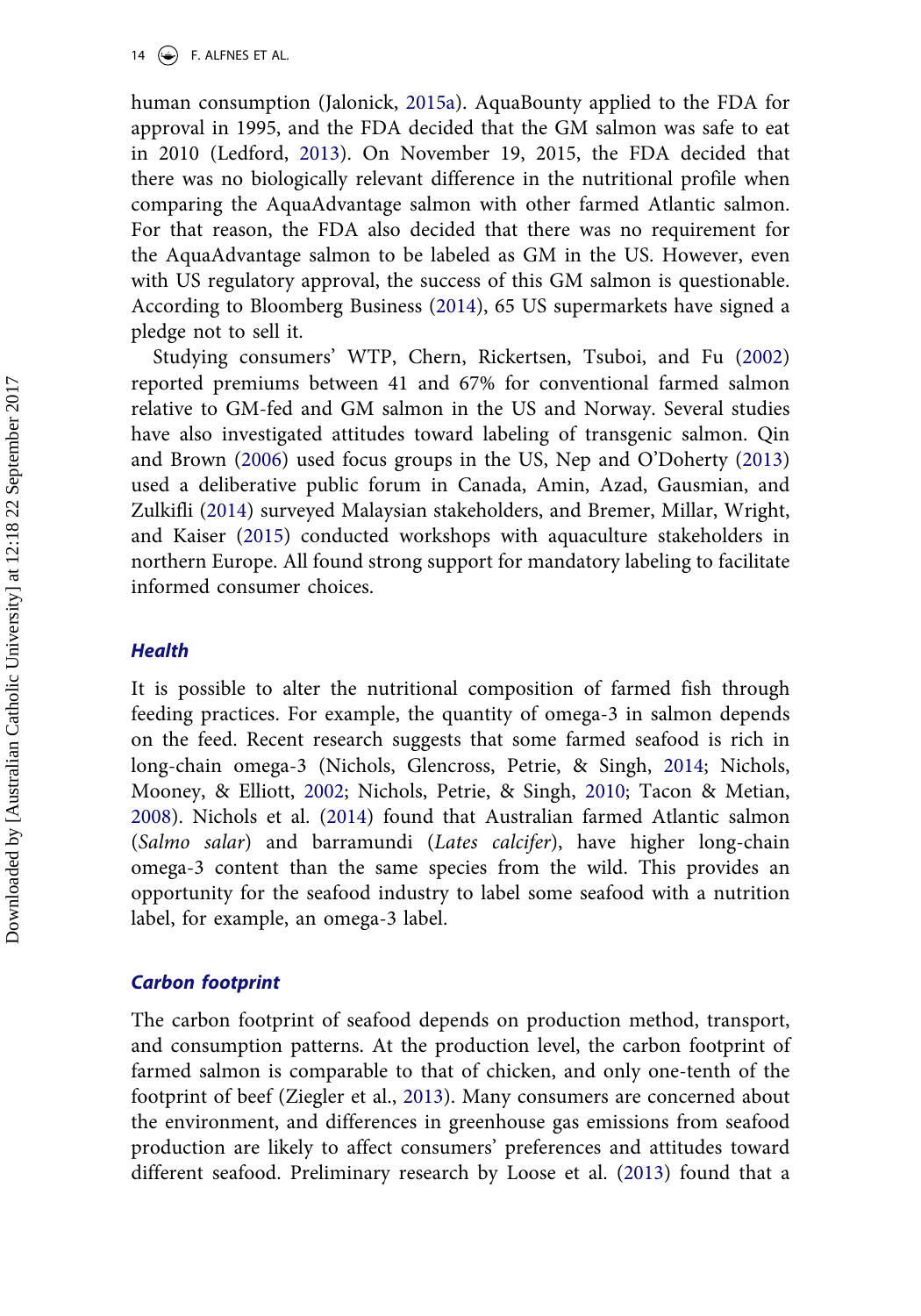carbon zero claim has a negative impact, strangely, on Australian consumers' preference for oysters. Future research on this issue is of interest.

## *Total environmental impacts*

Labels have not been developed related to all the environmental impacts of seafood farming. For farmed seafood, labels only certify the production units that have produced the seafood; e.g., a specific farm or company. However, the aggregate impacts of multiple farms in one location have rarely been evaluated by labeling organizations (Belton, Murray, Young, Telfer, & Little, [2010](#page-20-0)). For example, these effects could be related to effects on the surrounding agricultural land or effects on mangrove conservation (Bush et al., [2010\)](#page-20-0). Furthermore, seafood labels that certify at farm level typically do not consider the environmental impacts from seafood processing (Vandergeest, [2007\)](#page-26-0). In addition, labels typically do not consider the environmental impacts of nonmarine feed inputs, including soy and wheat (Bush et al., [2013](#page-20-0)). Finally, the environmental effects of distribution and transportation of seafood are typically neither considered nor evaluated by labels for farmed seafood (Bush et al., [2013](#page-20-0)). Labels based on life cycle analysis from feed to table would give a better assessment of the total environmental impact of farmed seafood.

#### *Interaction effects of labels*

Most of the research has been on the effects of a single label on consumer demand and WTP (Chen, Alfnes, & Rickertsen, [2015;](#page-20-0) Roheim, Asche, & Santos, [2011](#page-25-0); Roheim et al., [2012](#page-25-0); Ward & Phillips, [2009](#page-26-0); Wessells, Johnston, & Donath, [1999](#page-26-0)). In the marketplace, multiple labels are frequently presented simultaneously, which is likely to create complex tradeoffs for consumers.

Uchida et al. [\(2014](#page-25-0)) explored direct and interaction effects of seafood ecolabels with other commonly used seafood labels, and found moderate interaction effects between ecolabels and "country of origin" labels. In particular, they found the most positive effects of labeling on ecolabeled Chilean farmed salmon, suggesting that an ecolabel may be most effective when it is used on seafood from commonly perceived poor-practice countries. Chen et al. ([2015\)](#page-20-0) found significant interaction effects between negative environmental information and the labeling of farmed and wild fish. For example, negative environmental information about cod farming decreased the WTP for ecolabeled as well as unlabeled farmed salmon.

Interactions between various label types and between labels and other types of information available to the consumers are an important topic for future research.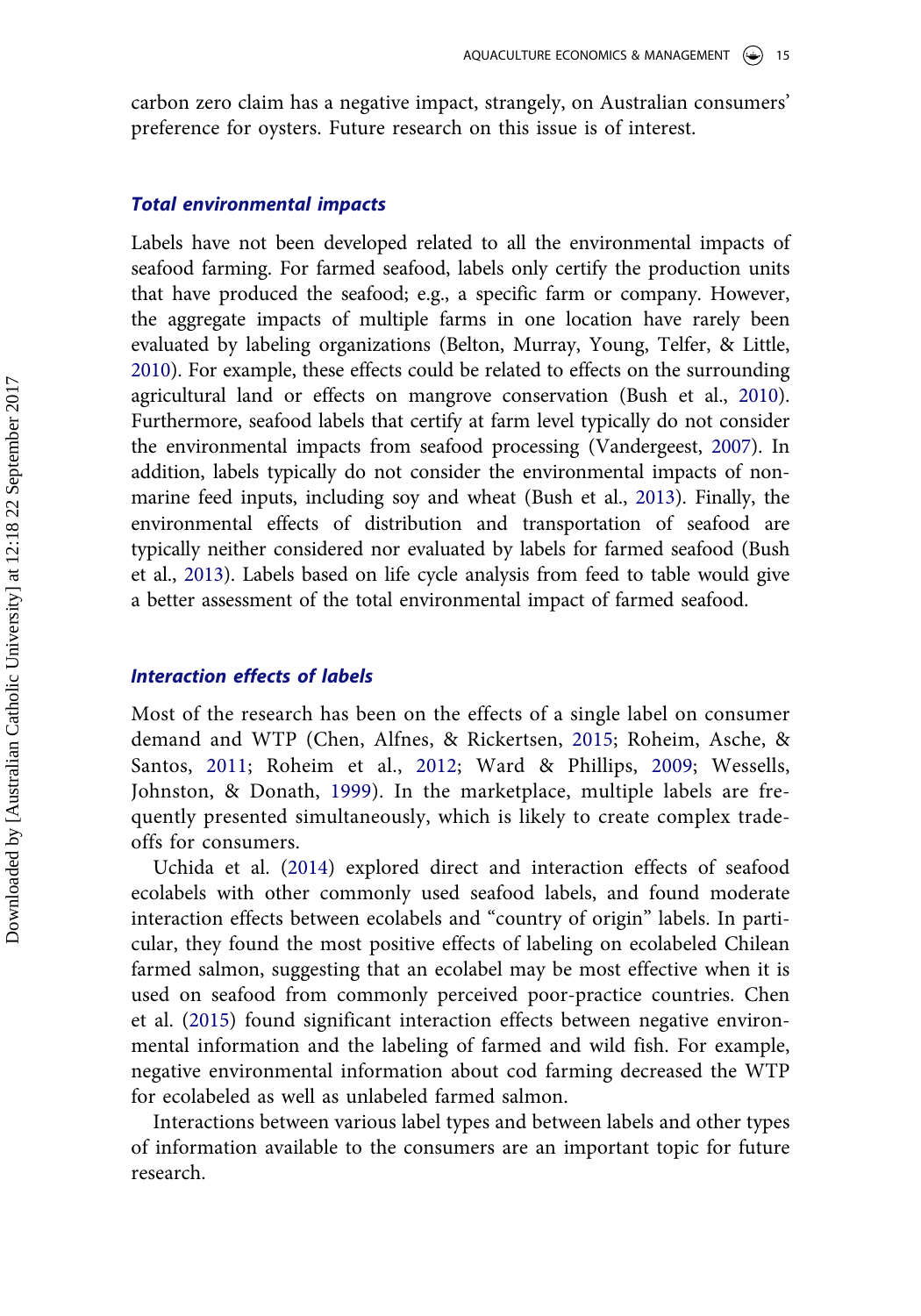#### *The role of* **governments**

The development and implementation of new government labeling schemes, particularly balancing mandatory and voluntary approaches, are usually complex and often time consuming (Saner, [2008](#page-25-0)). Governments make important information available through mandatory labels. Given that voluntary labels tend to certify only positive attributes, there is still a demand for mandatory labels that provide information regarding negative attributes, such as the content of heavy metals.

Governments can play an active role in building credibility and assurance for labels among the consumers (Uchida et al. [2014](#page-25-0)). As Wessells et al. ([1999,](#page-26-0) p. 1084) noted, factors that affect consumer acceptance of ecolabels include: "(a) the credibility of the agency providing a label or certification, (b) consumers' understanding and perception of the link(s) between product choices and environmental impact, and (c) an accurate and clearly understood meaning of the certification." Governments supporting a label can help with the first of these items, the credibility of the agency providing the label.

The coexistence of multiple seafood guides and labels covering more or less the same attributes may confuse consumers if they do not use identical standards or come to different conclusions (Roheim, [2009](#page-24-0)). The confusion resulting from different standards can affect consumers' trust in labels. There are mixed results concerning consumers' current trust levels in seafood labels. For example, Chen et al. [\(2015](#page-20-0)) found that French consumers' WTP for ecolabeled seafood declined after being informed about the negative environmental impacts of fisheries and aquaculture, while Ariji ([2010\)](#page-19-0) found that Japanese consumers' WTP for ecolabeled seafood increased under similar conditions. Government-supported industry-wide standards would reduce this confusion, and would likely increase consumers' trust in farmed seafood labels.

Finally, for some attributes, governments should also consider establishing credible voluntary certification schemes and labels across several countries. Examples of such schemes are the European organic label and the EU–US agreement to accept each other's organic products (United States Mission to the European Union, [2015](#page-26-0)).

## *The role of international organizations*

Both the Global Aquaculture Alliance (GAA) and ASC certify producers that comply with their standards for responsible aquaculture. It is worth noting that while the MSC considers the entire stock of one specific species in one area, e.g., Barents Sea cod, the GAA and ASC certify specific producers. The certification of specific producers gives a potential for including producer-specific attributes in future criteria for these labels; e.g., a particular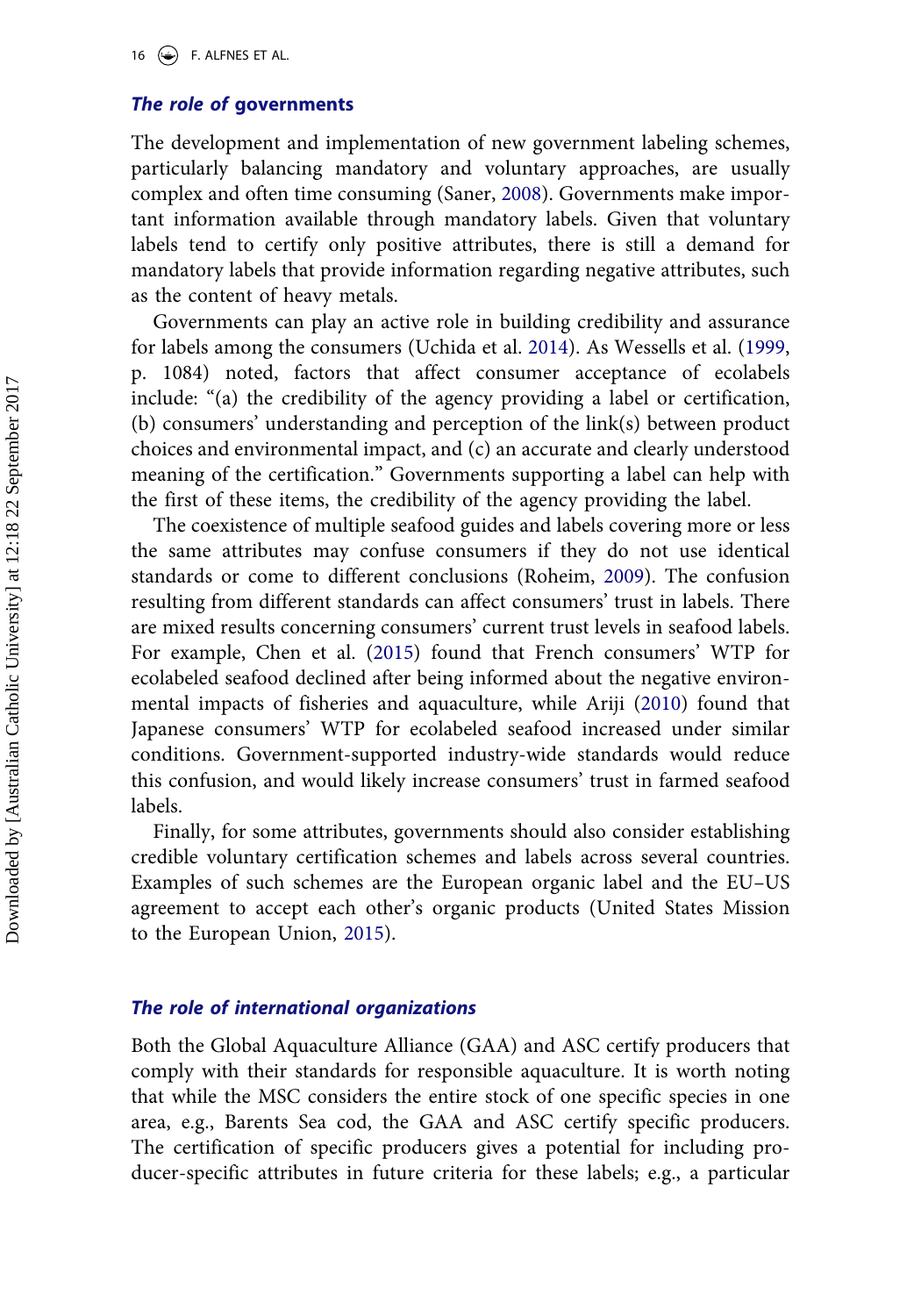company's organic aquaculture practice across its farms in different countries. No research has so far investigated the potential effects of such labels on consumer preferences.

#### *Fraud*

NOAA Fisheries' FishWatch points to three types of common seafood fraud. Seafood substitution, seafood mislabeling, and seafood short-weighting (FishWatch, [2017](#page-21-0)). The first two types of fraud are related to the labeling issues discussed in this paper.

Once the fish is filleted and skinned, its species can be difficult to determine. Sellers can take advantage of this and substitute a low-valued species for a more expensive one (Maxwell, [2015](#page-23-0)). In a study by the ocean conservation group Oceana, this type of seafood fraud was found in one-third of the 1,215 samples taken in 21 US states. Typically cheap fish species like tilapia were sold as more expensive but similar-looking fish species like red snapper (Warner, Timme, Lowell, & Hirshfield, [2013](#page-26-0)). Such fraud makes it difficult for consumers to avoid eating fish species that for some reason they would like to avoid; e.g., due to farming practices associated with one type of fish.

The second type of fraud that is relevant for this paper is mislabeling of other attributes of the seafood (Jacquet & Pauly, [2008\)](#page-22-0). Many of the discussed labels represent credence attributes, where consumers are not able to detect whether they have obtained what is claimed on the label. Examples include changing the country of origin to avoid taxes or to increase consumers' WTP, or selling farmed as wild fish to increase profits. For a review and discussion, see Jacquet and Pauly [\(2008](#page-22-0)).

A more recent version of fraud is misuse of sustainability labels. There has been extensive media coverage since the Guardian [\(2014](#page-22-0)) reported on the use of Asian slave labor in the production of prawns for supermarkets in the US and UK. Much of these prawns were sold with the GAA Best Aquaculture Practices certification. Media coverage of negative aspects of farmed seafood production such as use of slave labor, contamination of the seafood, animal welfare problems due to lice and environmental problems can erode the confidence of buyers' in sustainability labels (Chen et al, [2015](#page-20-0)).

Better international tractability systems for seafood are required to reduce the level of seafood fraud. Furthermore, stakeholders in the seafood value chain must start requiring traceability documentation.

#### *Inclusion of stakeholders in developing countries*

The exclusion of smallholders, particularly in developing countries, needs to be addressed from two perspectives. First, stakeholders from developing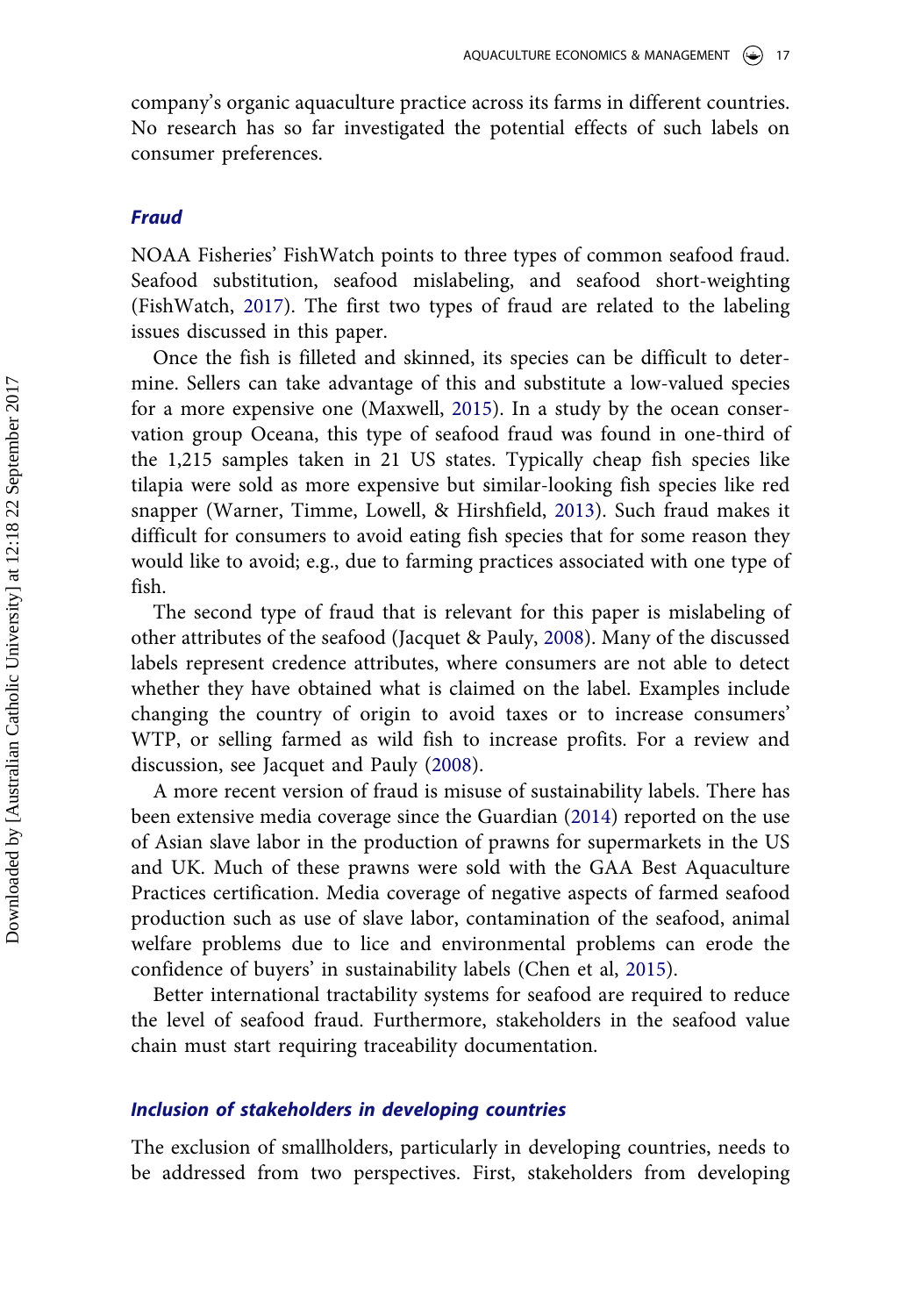#### 18  $\left(\bigstar\right)$  F. ALFNES ET AL.

countries are typically excluded when labeling standards are established because of problems related to, e.g., language, access, cost, time, or resources (Bush et al., [2013\)](#page-20-0). Consequently, local understanding of agroecology and the social dimensions of environmental equity and justice have not been considered (Vandergeest, [2007](#page-26-0)). Second, because of the complexity and substantial costs of certification, smallholders in developing countries cannot establish new labels or obtain the rights to use existing ones without external support. Consequently, these smallholders are excluded from lucrative markets in developed countries that require certain labels and certifications (Bush et al., [2013](#page-20-0)). The affected stakeholders include small aquaculture farms and enterprises, collectors, small-scale traders, brokers, and input suppliers (Bush et al., [2013\)](#page-20-0).

Developing support networks that allow aquaculture smallholders, especially in developing countries, to obtain the necessary certification for labeling will improve their business opportunities and economic viability. Both governments and international organizations can play a role in developing these support networks.

## **Concluding remarks**

Labeling differentiates farmed seafood products in an increasingly international and competitive seafood market. Labels that are well perceived by the consumers are likely to increase the profitability of the labeled seafood, while labels that are not appreciated by the consumers will incur costs to producers that cannot be recompensed in monetary terms.

Most recent research is related to the effects of voluntary rather than mandatory labels. This focus on voluntary labels does not indicate that mandatory labels are less important or less useful. On the contrary, a number of studies have found that consumers use information provided by mandatory labels related to species, country of origin, or production method (farmed or wild-caught) to infer the unobserved levels of product quality.

The role of mandatory labels is to ensure that essential information is provided to the consumers. Voluntary labels supplement mandatory labels and provide information on attributes that some consumers desire but cannot be observed without a label. Important examples include organic and animal welfare. By providing information on desirable attributes, voluntary labels influence consumers to the extent that producers and retailers can obtain price premiums. However, because voluntary labels are largely driven by the self-interest of the industry, voluntary labels only certify attributes that have a positive impact on consumer preference. Attributes with a negative impact, e.g., heavy metal content in seafood, will not be labeled voluntarily.

Aquaculture producers can use successful labels from agriculture, such as country-of-origin and organic labeling, and copy successful labels from wild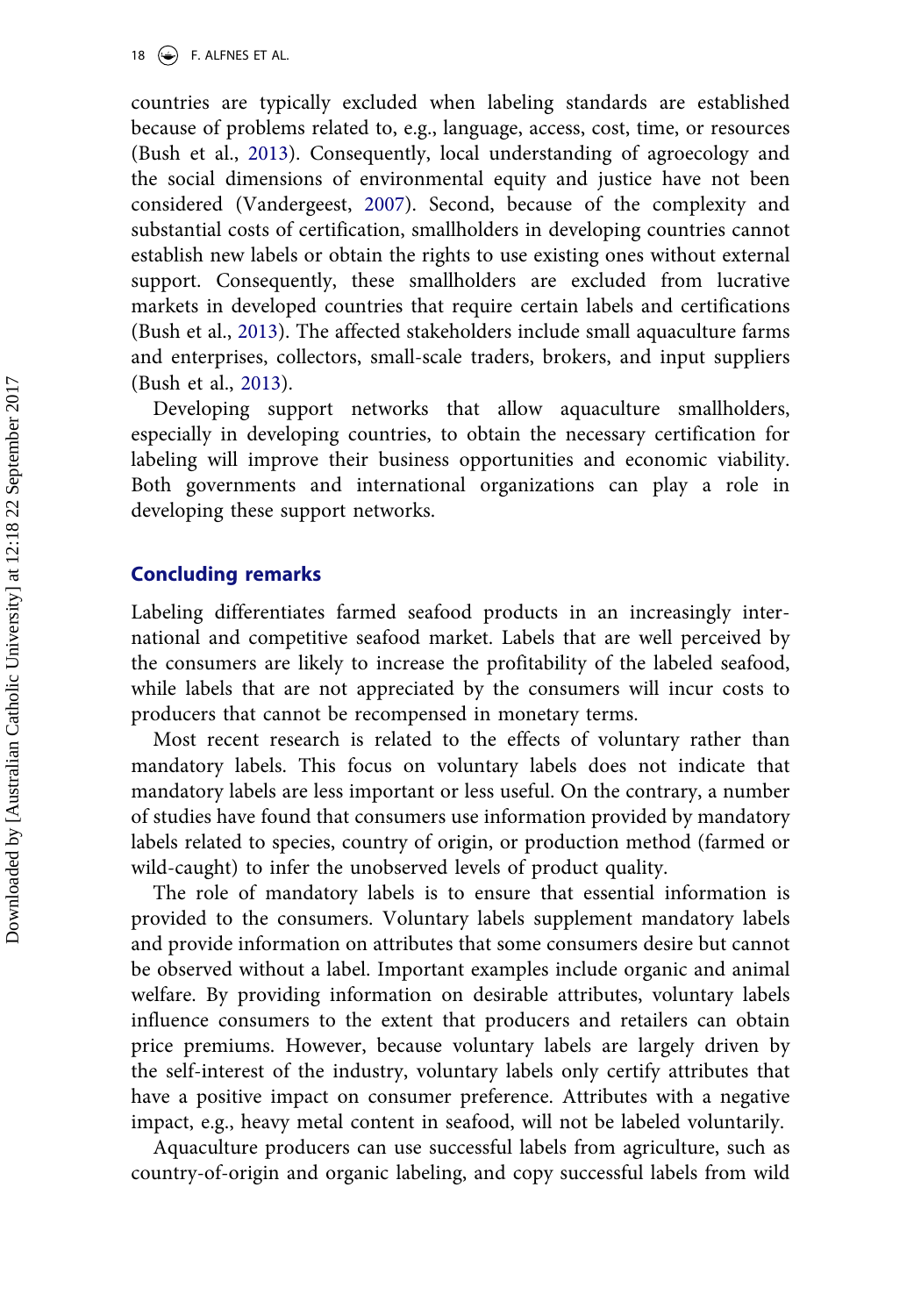<span id="page-19-0"></span>fisheries, such as the MSC label. The voluntary labels appreciated by large consumer groups will prevail over time and set the industry standards, while other labels will only be found on niche products.

To the best of our knowledge, several important topics related to farmed seafood labeling have not been investigated in any detail. These topics include WTP for an antibiotic-free label, usage of a nutritional label, a carbon footprint label, a total environmental impact label, interaction effects of labels, and labels related to the contents of negative attributes such as heavy metals in farmed seafood. Future studies on these topics are encouraged.

## **Funding**

This work was supported by The Research Council of Norway [Grant Number 238200].

## **ORCID**

Frode Alfnes **<http://orcid.org/0000-0002-3072-9308>** Xianwen Chen <http://orcid.org/0000-0001-9262-2568> Kyrre Rickertsen <http://orcid.org/0000-0002-5068-0847>

## **References**

- Aarset, B., Beckmann, S., Bigne, E., Beveridge, M., Bjorndal, T., Bunting, J., McDonagh, P. … Young, J. (2004). The European consumers' understanding and perceptions of the "organic" food regime: The case of aquaculture. *British Food Journal*, *106* (2), 93–105. doi:[10.1108/](https://doi.org/10.1108/00070700410516784) [00070700410516784](https://doi.org/10.1108/00070700410516784)
- Ahmad, W., & Anders, S. (2012). The value of brand and convenience attributes in highly processed food products. *Canadian Journal of Agricultural Economics/Revue Canadienne D'agroeconomie*, *60* (1), 113–133. doi[:10.1111/j.1744-7976.2011.01234.x](https://doi.org/10.1111/j.1744-7976.2011.01234.x)
- Alfnes, F. (2017). Selling only sustainable seafood: Attitudes toward public regulation and retailer policies. *Marine Policy*, *78*, 74–79. doi:[10.1016/j.marpol.2017.01.012](https://doi.org/10.1016/j.marpol.2017.01.012)
- Alfnes, F., Guttormsen, A. G., Steine, G., & Kolstad, K. (2006). Consumers' willingness to pay for the color of salmon: A choice experiment with real economic incentives. *American Journal of Agricultural Economics*, *88* (4), 1050–1061. doi:[10.1111/j.1467-8276.2006.00915.x](https://doi.org/10.1111/j.1467-8276.2006.00915.x)
- Amin, L., Azad, M. A. K., Gausmian, M. H., & Zulkifli, F. (2014). Determinants of public attitudes to genetically modified salmon. *PLoS ONE*, *9* (1), e86174. doi[:10.1371/journal.](https://doi.org/10.1371/journal.pone.0086174) [pone.0086174](https://doi.org/10.1371/journal.pone.0086174)
- Anderson, J. L., & Bettencourt, S. U. (1993). A conjoint approach to model product preferences: The New England market for fresh and frozen salmon. *Marine Resource Economics*, *8* (1), 31–49. doi:[10.1086/mre.8.1.42629045](https://doi.org/10.1086/mre.8.1.42629045)
- Ankamah-Yeboah, I., Nielsen, M., & Nielsen, R. (2016). Price premium of organic salmon in Danish retail sale. *Ecological Economics*, *122*, 54–60. doi[:10.1016/j.ecolecon.2015.11.028](https://doi.org/10.1016/j.ecolecon.2015.11.028)
- Aquaculture Stewardship Council. (2017). *Certified*. Retrieved from [http://www.asc-aqua.org/](http://www.asc-aqua.org/index.cfm?act=tekst.item&iid=4&iids=204&lng=1) [index.cfm?act=tekst.item&iid=4&iids=204&lng=1](http://www.asc-aqua.org/index.cfm?act=tekst.item&iid=4&iids=204&lng=1) (accessed May 1, 2017).
- Ariji, M. (2010). Conjoint analysis of consumer preference for bluefin tuna. *Fisheries Science*, *76* (6), 1023–1028. doi[:10.1007/s12562-010-0297-4](https://doi.org/10.1007/s12562-010-0297-4)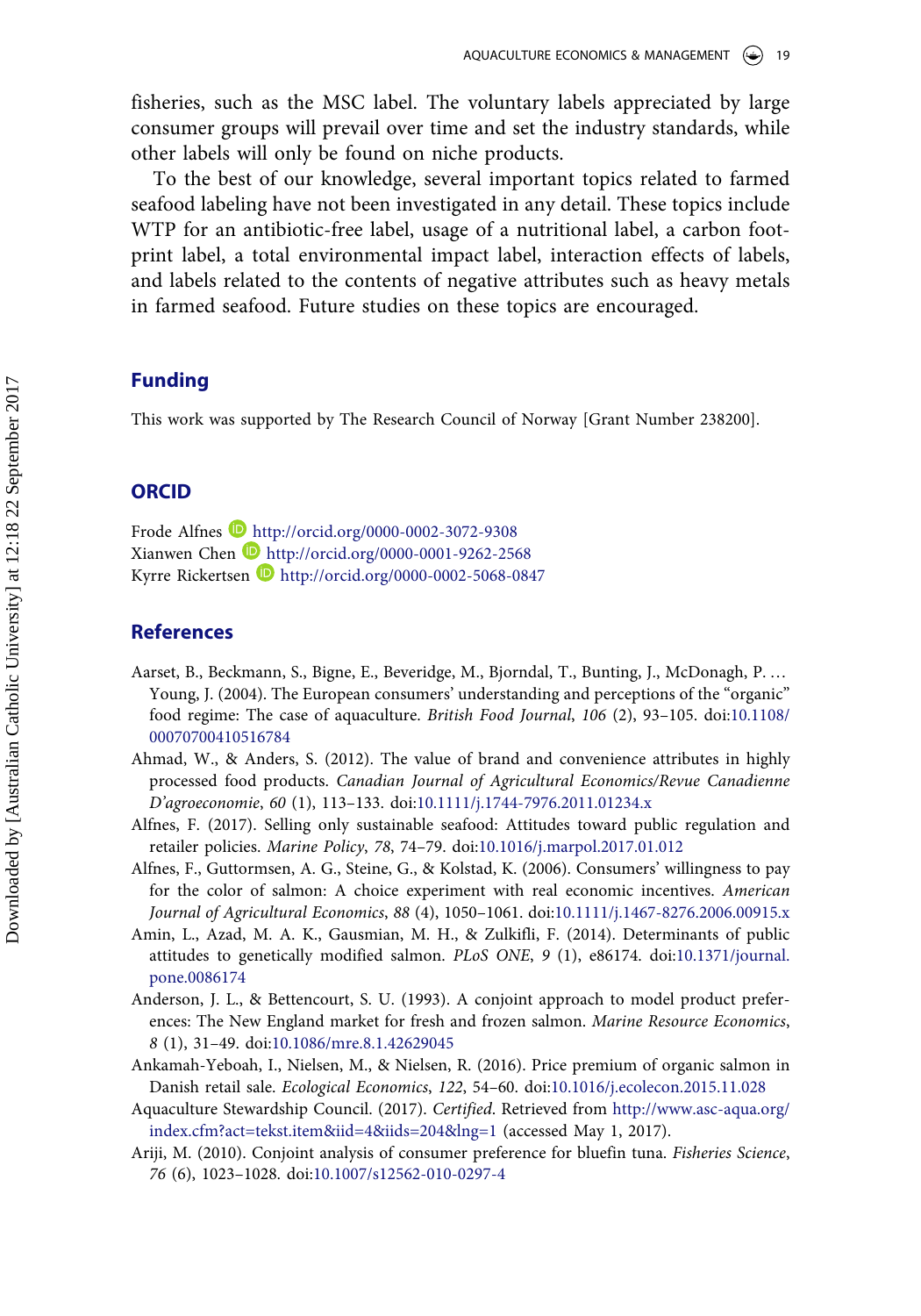- <span id="page-20-0"></span>20  $\left(\bigstar\right)$  F. ALFNES ET AL.
- Asche, F., Larsen, T. A., Smith, M. D., Sogn-Grundvåg, G., & Young, J. A. (2015). Pricing of eco-labels with retailer heterogeneity. *Food Policy*, *53*, 82–93. doi:[10.1016/](https://doi.org/10.1016/j.foodpol.2015.04.004) [j.foodpol.2015.04.004](https://doi.org/10.1016/j.foodpol.2015.04.004)
- Balabanis, G., & Diamantopoulos, A. (2004). Domestic country bias, country-of-origin effects, and consumer ethnocentrism: A multidimensional unfolding approach. *Journal of the Academy of Marketing Science*, *32* (1), 80–95. doi:[10.1177/0092070303257644](https://doi.org/10.1177/0092070303257644)
- Barrington, K., Ridler, N., Chopin, T., Robinson, S., & Robinson, B. (2010). Social aspects of the sustainability of integrated multi-trophic aquaculture. *Aquaculture International*, *18* (2), 201–211. doi:[10.1007/s10499-008-9236-0](https://doi.org/10.1007/s10499-008-9236-0)
- Belton, B., Murray, F., Young, J., Telfer, T., & Little, D. C. (2010). Passing the panda standard: A TAD off the mark? *Ambio*, *39* (1), 2–13. doi[:10.1007/s13280-009-0009-4](https://doi.org/10.1007/s13280-009-0009-4)
- Best Aquaculture Practices. (2017). *Best aquaculture practices certification*. Retrieved from <https://www.bapcertification.org/>(accessed May 1, 2017).
- Bloomberg Business. (2014). *Why won't the government let you eat superfish?* Retrieved from [https://www.bloomberg.com/news/articles/2014-05-22/aquadvantage-gm-salmon-are-slow](https://www.bloomberg.com/news/articles/2014-05-22/aquadvantage-gm-salmon-are-slow-to-win-fda-approval)[to-win-fda-approval](https://www.bloomberg.com/news/articles/2014-05-22/aquadvantage-gm-salmon-are-slow-to-win-fda-approval) (accessed May 1, 2017).
- Boyd, C. E., & A. A. McNevin. (2015). Eco-label certification. In C. E. Boyd & A. A. McNevin (Eds.), *Aquaculture, resource use, and the environment* (pp. 297–319). Hoboken, NJ, USA: John Wiley & Sons, Inc.
- Brécard, D., Lucas, S., Pichot, N., & Salladarré, F. (2012). Consumer preferences for eco, health and fair trade labels. *An application to seafood product in France. Journal of Agricultural & Food Industrial Organization*, *10* (1), 1–32. doi[:10.1515/1542-0485.1360](https://doi.org/10.1515/1542-0485.1360)
- Bremer, S., Millar, K., Wright, N., & Kaiser, M. (2015). Responsible techno-innovation in aquaculture: Employing ethical engagement to explore attitudes to GM salmon in Northern Europe. *Aquaculture*, *437*, 370–381. doi:[10.1016/j.aquaculture.2014.12.031](https://doi.org/10.1016/j.aquaculture.2014.12.031)
- Burros, M. (2008). *Small type and large loopholes in new labeling laws. New York Times*. Retrieved from <http://www.nytimes.com/2008/10/08/dining/08fish.html> (accessed May 1, 2017).
- Bush, S. R., Belton, B., Hall, D., Vandergeest, P., Murray, F. J., Ponte, S., Oosterveer, P., … Kusumawati, R. (2013). Certify sustainable aquaculture? *Science*, *341* (6150), 1067–1068. doi[:10.1126/science.1237314](https://doi.org/10.1126/science.1237314)
- Bush, S. R., Van Zwieten, P.A. M., Visser, L., van Dijk, H., Bosma, R., de Boer, W. F., & Verdegem, M. (2010). Scenarios for resilient shrimp aquaculture in tropical coastal areas. *Ecology and Society*, *15* (2), 15. doi:[10.5751/es-03331-150215](https://doi.org/10.5751/es-03331-150215)
- Caswell, J. A., & Anders, S. M. (2011). Private versus third party versus government labeling. In J. L. Lusk, J. Roosen, & J. F. Shogren (Eds.), *The Oxford handbook of the economics of food consumption and policy* (pp. 472–498). Oxford, UK: Oxford University Press.
- Caswell, J. A., & Mojduszka, E. M. (1996). Using informational labeling to influence the market for quality in food products. *American Journal of Agricultural Economics*, *78* (5), 1248–1253. doi:[10.2307/1243501](https://doi.org/10.2307/1243501)
- Charles, E., & Paquotte, P. (1999). Product differentiation, labelling and quality approach: Developments and stakes in the French shellfish market. *Aquaculture Economics & Management*, *3* (2), 121–129. doi[:10.1080/13657309909380239](https://doi.org/10.1080/13657309909380239)
- Chen, X., Alfnes, F., & Rickertsen, K. (2015). Consumer preferences, ecolabels, and the effects of negative environmental information. *AgBioForum*, *18* (3), 327–336.
- Chen, X., & Garcia, R. J. (2016). Economic sanctions and trade diplomacy: Sanction-busting strategies, market distortion and efficacy of China's restrictions against Norwegian salmon imports. *China Information*, *30* (1), 29–57. doi:[10.1177/0920203x15625061](https://doi.org/10.1177/0920203x15625061)
- Chern, W. S., Rickertsen, K., Tsuboi, N., & Fu, T.-T. (2002). Consumer acceptance and willingness to pay for genetically modified vegetable oil and salmon: A multiple-country assessment. *AgBioForum*, *5* (3), 105–112.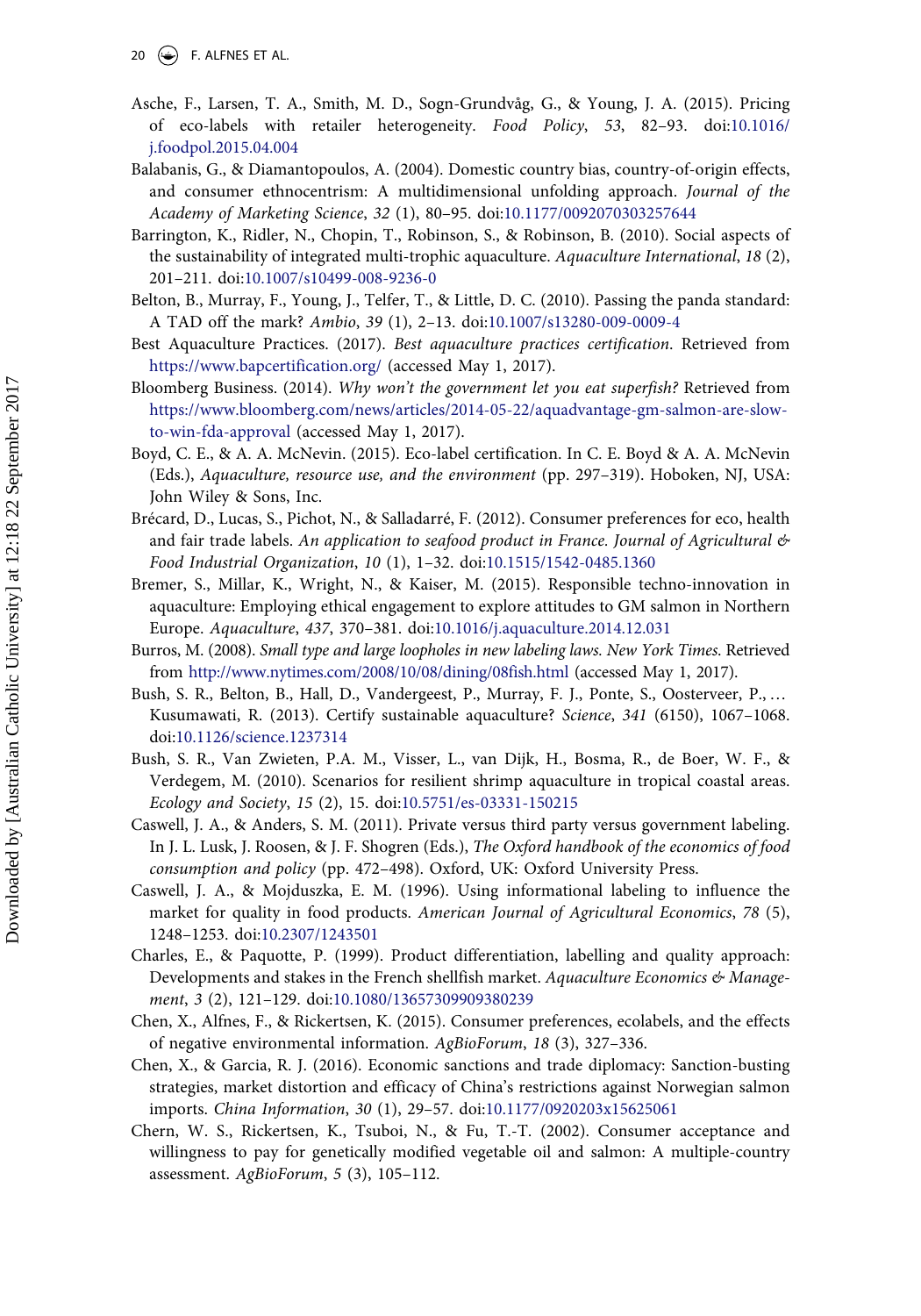- <span id="page-21-0"></span>Chinese Food Technology Net. (2014). *Zhen jia sanwenyu de jianbie fangfa* (*Methods to identify genuine and fake salmon*). Retrieved from [http://www.tech-food.com/kndata/detail/](http://www.tech-food.com/kndata/detail/k0135005.htm) [k0135005.htm](http://www.tech-food.com/kndata/detail/k0135005.htm) (accessed May 1, 2017).
- Constance, D. H., & Bonanno, A. (1999). Contested terrain of the global fisheries: "Dolphinsafe" tuna, the panama declaration, and the marine stewardship council. *Rural Sociology*, *64* (4), 597–623. doi[:10.1111/j.1549-0831.1999.tb00380.x](https://doi.org/10.1111/j.1549-0831.1999.tb00380.x)
- Davidson, K., Pan, M., Hu, W., & Poerwanto, D. (2012). Consumers' willingness to pay for aquaculture fish products vs. wild-caught seafood—A case study in Hawaii. *Aquaculture Economics & Management*, *16* (2), 136–154. doi[:10.1080/13657305.2012.678554](https://doi.org/10.1080/13657305.2012.678554)
- Dey, M. M., Rabbani, A. G., Singh, K., & Engle, C. R. (2014). Determinants of retail price and sales volume of catfish products in the United States: An application of retail scanner data. *Aquaculture Economics & Management*, *18* (2), 120–148. doi:[10.1080/13657305.2014.903312](https://doi.org/10.1080/13657305.2014.903312)
- Ellingsen, K., Grimsrud, K., Nielsen, H. M., Mejdell, C., Olesen, I., Honkanen, P., Navrud, S., … Sandøe, P. (2015). Who cares about fish welfare? A Norwegian study. *British Food Journal*, *117* (1), 257–273. doi[:10.1108/bfj-08-2013-0223](https://doi.org/10.1108/bfj-08-2013-0223)
- Engle, C. R., Quagrainie, K. K., & Dey, M. M. (2017). *Seafood and aquaculture marketing handbook* (2nd ed.). Chichester, UK: Wiley-Blackwell.
- Eurobarometer. (2005). *Attitudes of consumers towards the welfare of farmed animals*. Retrieved from [http://ec.europa.eu/public\\_opinion/archives/ebs/ebs\\_229\\_en.pdf](http://ec.europa.eu/public_opinion/archives/ebs/ebs_229_en.pdf) (accessed May 1, 2017).
- European Council (EC). (1999). *Council regulation (EC) No. 104/2000 of 17 December 1999 on the common organization of the markets in fishery and aquaculture products*. Retrieved from <http://eur-lex.europa.eu/legal-content/EN/TXT/?uri=celex:32000R0104>(accessed May 1, 2017).
- European Council (EC). (2009). *Commission regulation (EC) No. 710/2009 of 5 August 2009 amending Regulation (EC) No. 889/2008 laying down detailed rules for the implementation of council regulation (EC) No. 834/2007, as regards laying down detailed rules on organic aquaculture animal and seaweed production*. Retrieved from [http://eur-lex.europa.eu/](http://eur-lex.europa.eu/legal-content/EN/ALL/?uri=CELEX:32009R0710) [legal-content/EN/ALL/?uri=CELEX:32009R0710](http://eur-lex.europa.eu/legal-content/EN/ALL/?uri=CELEX:32009R0710) (accessed May 1, 2017).
- European Union (EU). (2011). *Regulation (EU) No. 1169/2011 of the European parliament and of the council of 25 October 2011 on the provision of food information to consumers, amending regulations (EC) No. 1924/2006 and (EC) No. 1925/2006 of the European parliament and of the council, and repealing commission directive 87/250/EEC, council directive 90/496/EEC, commission directive 1999/10/EC, Directive 2000/13/EC of the European parliament and of the council, commission directives 2002/67/EC and 2008/5/EC and commission regulation (EC) No. 608/2004 Text with EEA relevance*. Retrieved from [http://data.europa.eu/eli/reg/](http://data.europa.eu/eli/reg/2011/1169/oj) [2011/1169/oj](http://data.europa.eu/eli/reg/2011/1169/oj) (accessed May 1, 2017).
- Fernández-Polanco, J., Loose, S. M., & Luna, L. (2013). Are retailers preferences for seafood attributes predictive for consumer wants? Results from a choice experiment for (*Sparus aurata*). *Aquaculture Economics & Management*, *17* (2), 103–122. doi[:10.1080/13657305.](https://doi.org/10.1080/13657305.2013.772262) [2013.772262](https://doi.org/10.1080/13657305.2013.772262)
- FishWatch. (2017). *Seafood fraud*. Retrieved from [http://www.fishwatch.gov/eating-seafood/](http://www.fishwatch.gov/eating-seafood/fraud) [fraud](http://www.fishwatch.gov/eating-seafood/fraud) (accessed May 1, 2017).
- Food and Agricultural Organization of the United Nations (FAO). (2012). *Codex Alimentarius: Code of practice for fish and fishery products* (2nd ed.). Rome, Italy: Joint publication with the World Health Organization, International Food Standards. Retrieved from <http://www.fao.org/fao-who-codexalimentarius/standards/thematic-compilations/en/> (accessed May 1, 2017).
- Food and Drug Administration (FDA). (2005). *CPG sec. 560.200 country of origin labeling*. Retrieved from [https://www.fda.gov/iceci/compliancemanuals/compliancepolicyguidance](https://www.fda.gov/iceci/compliancemanuals/compliancepolicyguidancemanual/ucm074567.htm)[manual/ucm074567.htm](https://www.fda.gov/iceci/compliancemanuals/compliancepolicyguidancemanual/ucm074567.htm) (accessed May 1, 2017).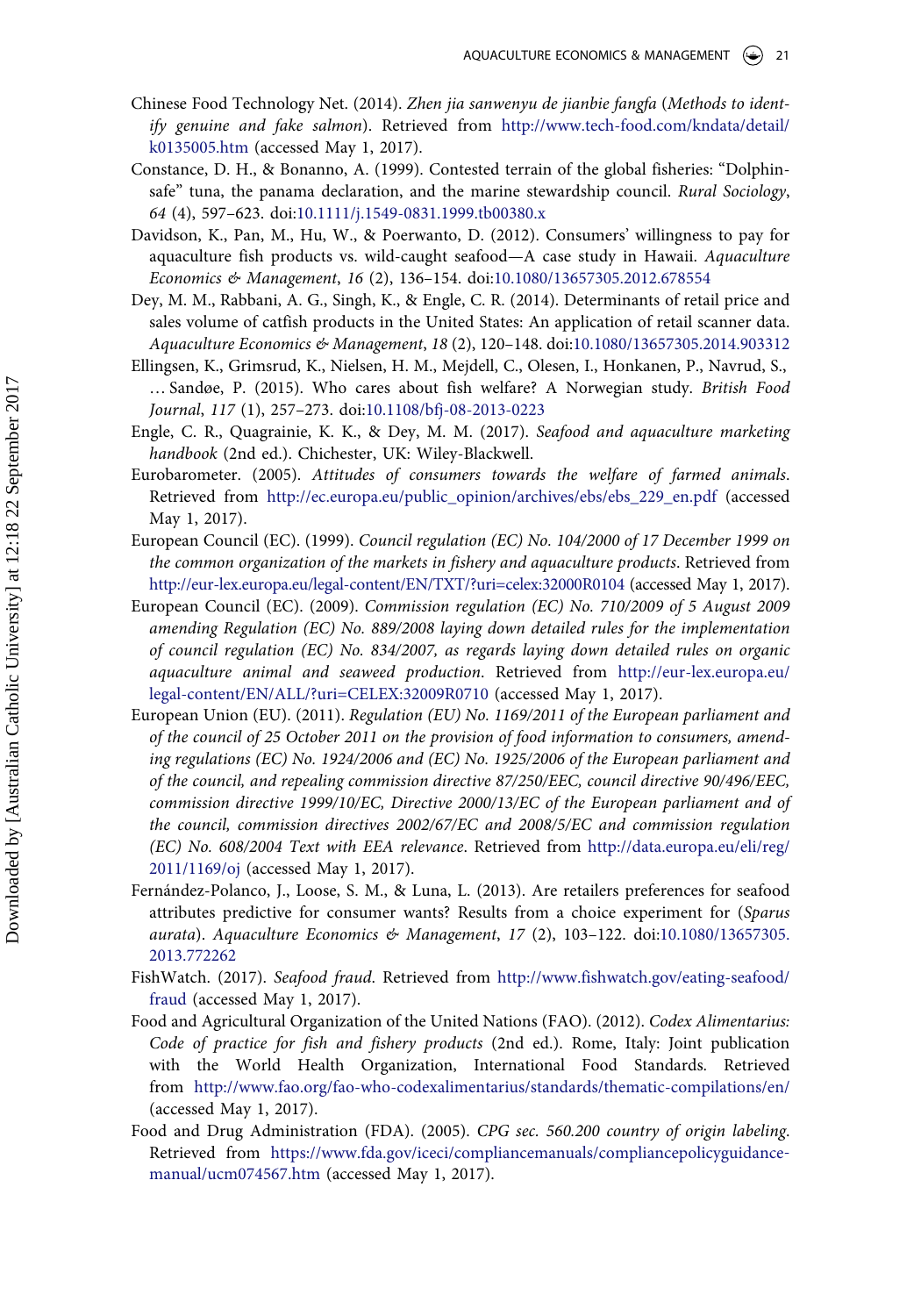- <span id="page-22-0"></span>22  $\left(\bigstar\right)$  F. ALFNES ET AL.
- Food and Drug Administration (FDA). (2015). *The seafood list*. Retrieved from [http://www.](http://www.accessdata.fda.gov/scripts/fdcc/?set=seafoodlist) [accessdata.fda.gov/scripts/fdcc/?set=seafoodlist](http://www.accessdata.fda.gov/scripts/fdcc/?set=seafoodlist) (accessed May 1, 2017).
- Food Standards Agency. (2017). *GM material in animal feed*. Retrieved from [https://www.](https://www.food.gov.uk/science/novel/gm/gmanimal) [food.gov.uk/science/novel/gm/gmanimal](https://www.food.gov.uk/science/novel/gm/gmanimal) (accessed May 1, 2017).
- Forsberg, O. I., & Guttormsen, A. G. (2006). Modeling optimal dietary pigmentation strategies in farmed Atlantic salmon: Application of mixed-integer non-linear mathematical programming techniques. *Aquaculture*, *261* (1), 118–124. doi[:10.1016/j.aquaculture.2006.06.049](https://doi.org/10.1016/j.aquaculture.2006.06.049)
- Freedom Food. (2017). *RSPCA welfare standards for farmed Atlantic salmon*. Retrieved from [https://science.rspca.org.uk/sciencegroup/farmanimals/standards/salmon](http://https://science.rspca.org.uk/sciencegroup/farmanimals/standards/salmon) (accessed May 1, 2017).
- Friend of the Sea. (2017). *Friend of the sea—sustainable seafood*. Retrieved from [http://www.](http://www.friendofthesea.org/) [friendofthesea.org/](http://www.friendofthesea.org/) (accessed May 1, 2017).
- Grimsrud, K., Nielsen, H., Navrud, S., & Olesen, I. (2013). Households' willingness-to-pay for improved fish welfare in breeding programs for farmed Atlantic salmon. *Aquaculture*, *372*, 19–27. doi:[10.1016/j.aquaculture.2012.10.009](https://doi.org/10.1016/j.aquaculture.2012.10.009)
- Grunert, K. G. (2005). Food quality and safety: Consumer perception and demand. *European Review of Agricultural Economics*, *32* (3), 369–391. doi:[10.1093/eurrag/jbi011](https://doi.org/10.1093/eurrag/jbi011)
- Guardian. (2014). "*Revealed: Asian slave labour producing prawns for supermarkets in US, UK" Published online June, 10 2014*. Retrieved from [https://www.theguardian.com/global](https://www.theguardian.com/global-development/2014/jun/10/supermarket-prawns-thailand-produced-slave-labour)[development/2014/jun/10/supermarket-prawns-thailand-produced-slave-labour](https://www.theguardian.com/global-development/2014/jun/10/supermarket-prawns-thailand-produced-slave-labour) (accessed May 29, 2017).
- Gulbrandsen, L. H. (2009). The emergence and effectiveness of the Marine Stewardship Council. *Marine Policy*, *33* (4), 654–660. doi:[10.1016/j.marpol.2009.01.002](https://doi.org/10.1016/j.marpol.2009.01.002)
- Hall, T. E., & Amberg, S. M. (2013). Factors influencing consumption of farmed seafood products in the Pacific northwest. *Appetite*, *66*, 1–9. doi:[10.1016/j.appet.2013.02.012](https://doi.org/10.1016/j.appet.2013.02.012)
- Holland, D., & Wessells, C. R. (1998). Predicting consumer preferences for fresh salmon: The influence of safety inspection and production method attributes. *Agricultural and Resource Economics Review*, *27* (1), 1–14. doi[:10.1017/s1068280500001659](https://doi.org/10.1017/s1068280500001659)
- Honkanen, P., & Olsen, S. O. (2009). Environmental and animal welfare issues in food choice: The case of farmed fish. *British Food Journal*, *111* (3), 293–309. doi:[10.1108/](https://doi.org/10.1108/00070700910941480) [00070700910941480](https://doi.org/10.1108/00070700910941480)
- IKEA. (2016). *Sustainability report FY14*. Retrieved from [http://www.ikea.com/ms/en\\_US/](http://www.ikea.com/ms/en_US/img/ad_content/IKEA_Group_Sustainability_Report_FY16.pdf) [img/ad\\_content/IKEA\\_Group\\_Sustainability\\_Report\\_FY16.pdf](http://www.ikea.com/ms/en_US/img/ad_content/IKEA_Group_Sustainability_Report_FY16.pdf) (accessed May 1, 2017).
- International Foundation for Organic Agriculture (IFOAM). (2014). *Organic aquaculture. EU regulations (EC) 834/2007, (EC) 889/2008, (EC) 710/2009. Background, assessment, interpretations*. Retrieved from <http://www.ifoam-eu.org/en/library/dossiers>(accessed May 1, 2017).
- International Service for the Acquisition of Agri-Biotech Applications. (2015). *Labeling GM foods*. Retrieved from <https://isaaa.org/resources/publications/pocketk/7/default.asp> (accessed May 1, 2017).
- Jacquet, J. L., & Pauly, D. (2007). The rise of seafood awareness campaigns in an era of collapsing fisheries. *Marine Policy*, *31* (3), 308–313. doi[:10.1016/j.marpol.2006.09.003](https://doi.org/10.1016/j.marpol.2006.09.003)
- Jacquet, J. L., & Pauly, D. (2008). Trade secrets: Renaming and mislabeling of seafood. *Marine Policy*, *32* (3), 309–318. doi[:10.1016/j.marpol.2007.06.007](https://doi.org/10.1016/j.marpol.2007.06.007)
- Jaffry, S., Pickering, H., Ghulam, Y., Whitmarsh, D., & Wattage, P. (2004). Consumer choices for quality and sustainability labelled seafood products in the UK. *Food Policy*, *29* (3), 215–228. doi[:10.1016/j.foodpol.2004.04.001](https://doi.org/10.1016/j.foodpol.2004.04.001)
- Jalonick, M. C. (2015a) *FDA OKs genetically modified salmon for human consumption*. Retrieved from [http://www.pbs.org/newshour/rundown/fda-oks-genetically-modified](http://www.pbs.org/newshour/rundown/fda-oks-genetically-modified-salmon-for-human-consumption/)[salmon-for-human-consumption/](http://www.pbs.org/newshour/rundown/fda-oks-genetically-modified-salmon-for-human-consumption/) (accessed May 1, 2015).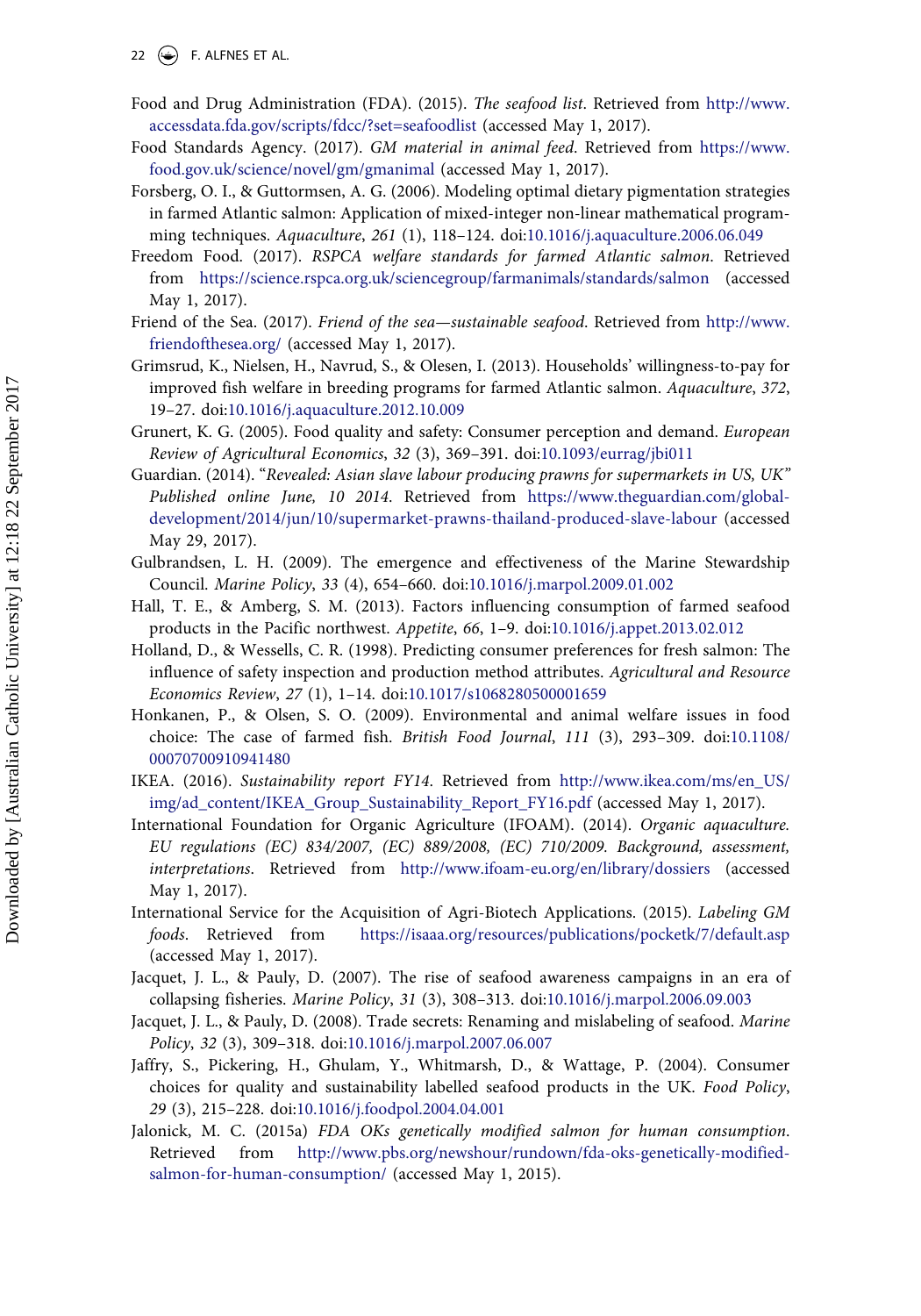- <span id="page-23-0"></span>Jalonick, M. C. (2015b) *USDA to propose standards for organic seafood raised in US*. Retrieved from [http://www.pbs.org/newshour/rundown/usda-propose-standards-organic-seafood](http://www.pbs.org/newshour/rundown/usda-propose-standards-organic-seafood-raised-u-s/)[raised-u-s/](http://www.pbs.org/newshour/rundown/usda-propose-standards-organic-seafood-raised-u-s/) (accessed May 1, 2017).
- Jan, M.-S., Fu, T.-T., & Liao, D. S. (2006). Willingness to pay for HACCP on seafood in Taiwan. *Aquaculture Economics & Management*, *10* (1), 33–46. doi:[10.1080/](https://doi.org/10.1080/13657300500315836) [13657300500315836](https://doi.org/10.1080/13657300500315836)
- Jiang, S.-T. (2010). The quality control status of cobia, *Rachycentron canadum*, and grouper, *Epinephelus malabaricus*, in Taiwan. *Journal of the World Aquaculture Society*, *41* (2), 266–273. doi:[10.1111/j.1749-7345.2010.00354.x](https://doi.org/10.1111/j.1749-7345.2010.00354.x)
- Johnston, R. J., & Roheim, C. A. (2006). A battle of taste and environmental convictions for ecolabeled seafood: A contingent ranking experiment. *Journal of Agricultural and Resource Economics*, *31* (2), 283–300.
- Kinnucan, H. W., Asche, F., Myrland, Ø., & Roheim, C. A. (2003). Advances in economics of marketing and implications for aquaculture development. *Aquaculture Economics & Management*, *7* (1–2), 35–53. doi:[10.1080/13657300309380330](https://doi.org/10.1080/13657300309380330)
- Kobayashi, M., Msangi, S., Batka, M., Vannuccini, S., Dey, M. M., & Anderson, J. L. (2015). Fish to 2030: The role and opportunity for aquaculture. *Aquaculture Economics & Management*, *19* (3), 282–300. doi:[10.1080/13657305.2015.994240](https://doi.org/10.1080/13657305.2015.994240)
- Kole, A., Kremer, S., Honkanen, P., Mejdell, C., & Schelvis, R. (2008). *Qualitative assessment of potential market opportunities of welfare actions and indices in fish farming* (Report, BENEFISH, project no: 044118, Deliverable 7.1). Tromsø, Norway.
- Kumar, G., Engle, C., & Quagrainie, K. (2008). *Household preferences and consumption patterns for farm-raised catfish in the US*. Pine Bluff, AR: Cooperative extension program, University of Arkansas at Pine Bluff (ETB258).
- Label Rouge. (2017). *Label Rouge*. Retrieved from <http://www.labelrouge.fr/> (accessed May 1, 2017).
- Ledford, H. (2013). Transgenic salmon nears approval. *Nature*, *497* (7447), 17–18. doi:[10.1038/](https://doi.org/10.1038/497017a) [497017a](https://doi.org/10.1038/497017a)
- Loose, S. M., Peschel, A., & Grebitus, C. (2013). Quantifying effects of convenience and product packaging on consumer preferences and market share of seafood products: The case of oysters. *Food Quality and Preference*, *28* (2), 492–504. doi[:10.1016/j.foodqual.2012.11.004](https://doi.org/10.1016/j.foodqual.2012.11.004)
- Lusk, J. L., & Briggeman, B. C. (2009). Food values. *American Journal of Agricultural Economics*, *91* (1), 184–196. doi[:10.1111/j.1467-8276.2008.01175.x](https://doi.org/10.1111/j.1467-8276.2008.01175.x)
- Maxwell, G. (2015). *The new 'bait and switch' on seafood. The Huffington Post*. Retrieved from [http://www.huffingtonpost.com/ghislaine-maxwell/the-new-bait-and-switch-on-sea](http://www.huffingtonpost.com/ghislaine-maxwell/the-new-bait-and-switch-on-seafood_b_6984608.html)[food\\_b\\_6984608.html](http://www.huffingtonpost.com/ghislaine-maxwell/the-new-bait-and-switch-on-seafood_b_6984608.html) (accessed May 1, 2017).
- May, B., Leadbitter, D., Sutton, M., & Weber, M. (2003). The marine stewardship council (MSC). In B. Phillips, T. Ward, & C. Chaffee (Eds.), *Eco-labelling in fisheries: What is it all about?* (pp. 14–33). Hoboken, NJ, USA: Blackwell Science Ltd.
- McClenachan, L., Dissanayake, S., & Chen, X. (2016). Fair trade fish: Consumer support for broader seafood sustainability. *Fish and Fisheries*, *17*, 825–838. doi[:10.1111/faf.12148](https://doi.org/10.1111/faf.12148)
- Mikalsen, K. (2016). *Antibiotika-fri norsk laks er blitt en slager i USAftenposten, A. April 23, 2016*. Retrieved from [http://www.aftenposten.no/okonomi/Antibiotika-fri-norsk-laks-er](http://www.aftenposten.no/okonomi/Antibiotika-fri-norsk-laks-er-blitt-en-slager-i-USA-57500b.html)[blitt-en-slager-i-USA-57500b.html](http://www.aftenposten.no/okonomi/Antibiotika-fri-norsk-laks-er-blitt-en-slager-i-USA-57500b.html) (accessed May 1, 2017).
- National Organic Program. (2000). *7 CFR part 205—National organic program*. Retrieved from <https://www.law.cornell.edu/cfr/text/7/part-205>(accessed May 1, 2017).
- Nelson, P. (1970). Information and consumer behavior. *Journal of Political Economy*, *78* (2), 311–329. doi:[10.1086/259630](https://doi.org/10.1086/259630)
- Nelson, P. (1974). Advertising as information. *Journal of Political Economy*, *82* (4), 729–754. doi[:10.1086/260231](https://doi.org/10.1086/260231)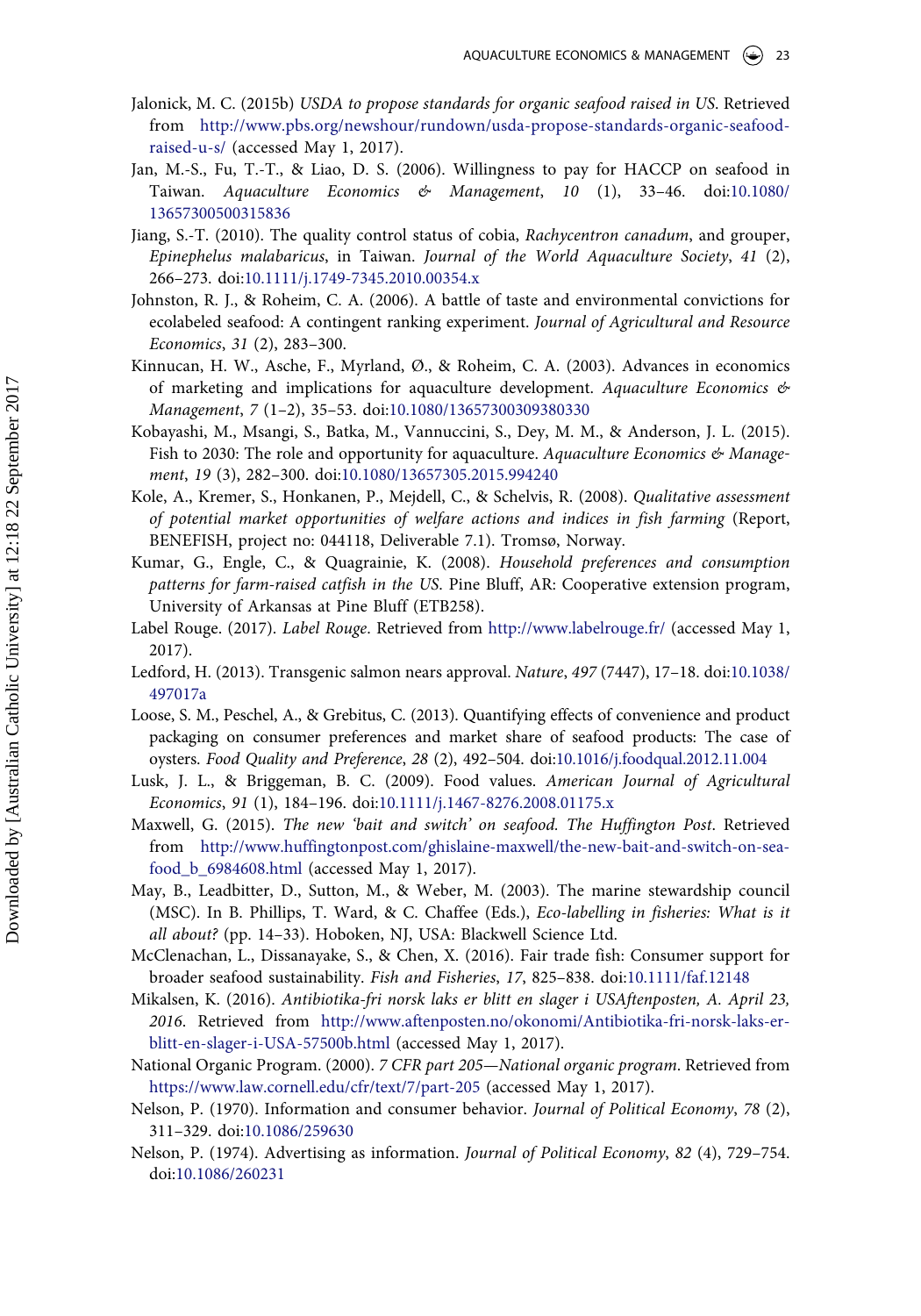- <span id="page-24-0"></span>24  $\left(\bigstar\right)$  F. ALFNES ET AL.
- Nep, S., & O'Doherty, K. (2013). Understanding public calls for labeling of genetically modified foods: Analysis of a public deliberation on genetically modified salmon. *Society & Natural Resources*, *26* (5), 506–521. doi[:10.1080/08941920.2012.716904](https://doi.org/10.1080/08941920.2012.716904)
- Nguyen, T. T., Haider, W., Solgaard, H. S., Ravn-Jonsen, L., & Roth, E. (2015). Consumer willingness to pay for quality attributes of fresh seafood: A labeled latent class model. *Food Quality and Preference*, *41*, 225–236. doi[:10.1016/j.foodqual.2014.12.007](https://doi.org/10.1016/j.foodqual.2014.12.007)
- Nichols, P. D., Glencross, B., Petrie, J. R., & Singh, S. P. (2014). Readily available sources of long-chain omega-3 oils: Is farmed Australian seafood a better source of the good oil than wild-caught seafood? *Nutrients*, *6* (3), 1063–1079. doi[:10.3390/nu6031063](https://doi.org/10.3390/nu6031063)
- Nichols, P. D., Mooney, B. D., & Elliott, N. G. (2002). *Nutritional value of Australian seafood II: Factors affecting oil composition of edible species*. Hobart, Australia: CSIRO Marine Research, and Fisheries Research & Development Corporation (FRDC).
- Nichols, P. D., Petrie, J., & Singh, S. (2010). Long-chain omega-3 oils–an update on sustainable sources. *Nutrients*, *2* (6), 572–585. doi[:10.3390/nu2060572](https://doi.org/10.3390/nu2060572)
- Norwegian Seafood Council. (2017). *How to use the country of origin mark*. Retrieved from [https://en.seafood.no/marketing/trademarks-and-labeling/how-to-use-the-country-of-origin](http://https://en.seafood.no/marketing/trademarks-and-labeling/how-to-use-the-country-of-origin-mark/)[mark/](http://https://en.seafood.no/marketing/trademarks-and-labeling/how-to-use-the-country-of-origin-mark/) (accessed May 10, 2017).
- Olesen, I., Alfnes, F., Røra, M. B., & Kolstad, K. (2010). Eliciting consumers' willingness to pay for organic and welfare-labelled salmon in a non-hypothetical choice experiment. *Livestock Science*, *127* (2), 218–226. doi:[10.1016/j.livsci.2009.10.001](https://doi.org/10.1016/j.livsci.2009.10.001)
- Pérez-Ramírez, M., Almendarez-Hernández, M. A., Avilés-Polanco, G., & Beltrán-Morales, L. F. (2015). Consumer acceptance of eco-labeled fish: A Mexican case study. *Sustainability*, *7* (4), 4625–4642. doi:[10.3390/su7044625](https://doi.org/10.3390/su7044625)
- Petrolia, D. R., Collart, A. J., & Yehouenou, L. (2016). Consumer preferences for delacata catfish: A choice experiment with tasting. *Journal of Food Distribution Research*, *47* (3), 84–100.
- Pieniak, Z., & Verbeke, W. (2008). Consumer interest and marketing potential of information on fish labels. Paper presented at the 12th congress of the European association of agricultural economists (EAAE), Ghent, Belgium.
- Price, L. B., Koch, B. J., & Hungate, B. A. (2015). Ominous projections for global antibiotic use in food-animal production. *Proceedings of the National Academy of Sciences*, *112* (18), 5554–5555. doi[:10.1073/pnas.1505312112](https://doi.org/10.1073/pnas.1505312112)
- Qin, W., & Brown, J. L. (2006). Consumer opinions about genetically engineered salmon and information effect on opinions: A qualitative approach. *Science Communication*, *28* (2), 243–272. doi:[10.1177/1075547006294770](https://doi.org/10.1177/1075547006294770)
- Quagrainie, K., Hart, S., & Brown, P. (2008). Consumer acceptance of locally grown food: The case of Indiana aquaculture products. *Aquaculture Economics & Management*, *12* (1), 54–70. doi[:10.1080/13657300801962591](https://doi.org/10.1080/13657300801962591)
- Rickertsen, K., Alfnes, F., Combris, P., Enderli, G., Issanchou, S., & Shogren, J. F. (2017). French consumers' attitudes and preferences toward wild and farmed fish. *Marine Resource Economics*, *32* (1), 59–81. doi[:10.1086/689202](https://doi.org/10.1086/689202)
- Roheim, C. A. (2005). Ecolabelling and urban aquaculture. In B. Costa-Pierce, A. Desbonnet, P. Edwards, & D. Baker (Eds.), *Urban aquaculture* (pp. 259–266). Oxford, UK: CABI Publishing.
- Roheim, C. (2008). The economics of ecolabelling. In T. Ward & B. Phillips (Eds.), *Seafood ecolabelling: Principles and practice* (pp. 38–57). Oxford, UK: Blackwell Publishing.
- Roheim, C. A. (2009). An evaluation of sustainable seafood guides: Implications for environmental groups and the seafood industry. *Marine Resource Economics*, *24* (3), 301–310. doi:[10.1086/mre.24.3.42629657](https://doi.org/10.1086/mre.24.3.42629657)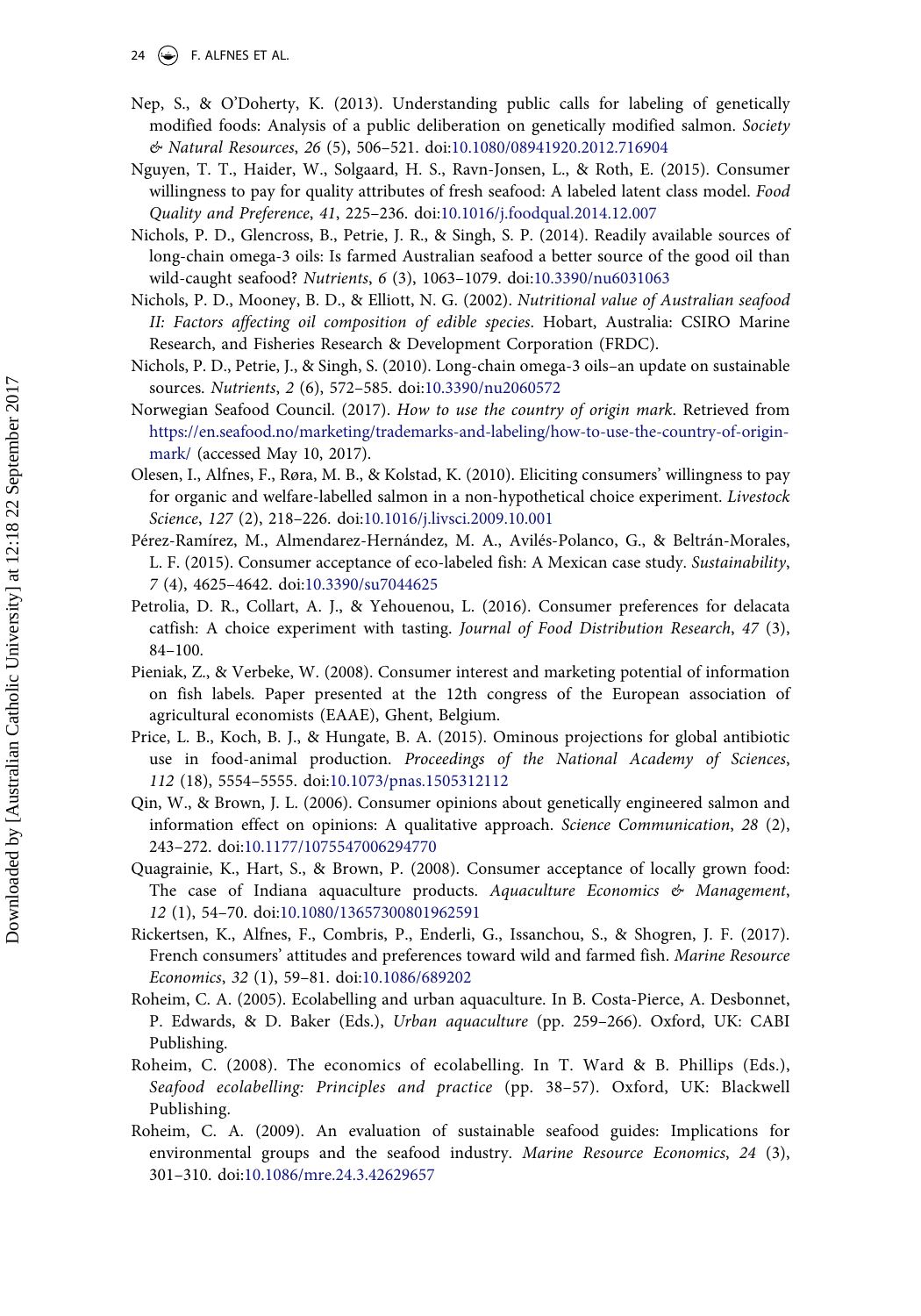- <span id="page-25-0"></span>Roheim, C. A., Asche, F., & Santos, J. I. (2011). The elusive price premium for ecolabelled products: Evidence from seafood in the UK market. *Journal of Agricultural Economics*, *62* (3), 655–668. doi[:10.1111/j.1477-9552.2011.00299.x](https://doi.org/10.1111/j.1477-9552.2011.00299.x)
- Roheim, C. A., Gardiner, L., & Asche, F. (2007). Value of brands and other attributes: Hedonic analysis of retail frozen fish in the UK. *Marine Resource Economics*, *22* (3), 239–253. doi[:10.1086/mre.22.3.42629557](https://doi.org/10.1086/mre.22.3.42629557)
- Roheim, C. A., Sudhakaran, P. O., & Durham, C. A. (2012). Certification of shrimp and salmon for best aquaculture practices: Assessing consumer preferences in Rhode Island. *Aquaculture Economics & Management*, *16* (3), 266–286. doi:[10.1080/](https://doi.org/10.1080/13657305.2012.713075) [13657305.2012.713075](https://doi.org/10.1080/13657305.2012.713075)
- Royal Society for the Prevention of Cruelty to Animals (RSPCA). (2015). *What we do*. Retrieved from <https://www.rspca.org.uk/whatwedo> (accessed May 1, 2017).
- Salladarré, F., Guillotreau, P., Perraudeau, Y., & Monfort, M.-C. (2010). The demand for seafood eco-labels in France. *Journal of Agricultural & Food Industrial Organization*, *8* (1). doi[:10.2202/1542-0485.1308](https://doi.org/10.2202/1542-0485.1308)
- Saner, M. (2008). Ethics, governance and regulation. In K. Culver & D. Castle (Eds.), *Aquaculture, innovation and social transformation* (Vol. 17, pp. 115–121). The Netherlands: Springer.
- Schwedler, T. E., & Johnson, S. K. (1999/2000). Animal welfare issues: Responsible care and health maintenance of seafood in commercial aquaculture. *Animal Welfare Information Center Bulletin*, *10*.
- Seafood Watch. (2007). *Official site of the Monterey Bay aquarium's sustainable seafood program*. Retrieved from <https://www.seafoodwatch.org/>(accessed May 1, 2017).
- Smith, M. D., Roheim, C. A., Crowder, L. B., Halpern, B. S., Turnipseed, M., Anderson, J. L., Asche, F., Bourillón, L., … Selkoe, K. A. (2010). Sustainability and global seafood. *Science*, *327* (5967), 784–786. doi[:10.1126/science.1185345](https://doi.org/10.1126/science.1185345)
- Sogn-Grundvåg, G., Larsen, T. A., & Young, J. A. (2014). Product differentiation with credence attributes and private labels: The case of whitefish in UK supermarkets. *Journal of Agricultural Economics*, *65* (2), 368–382. doi[:10.1111/1477-9552.12047](https://doi.org/10.1111/1477-9552.12047)
- Solgaard, H. S., & Yang, Y. (2011). Consumers' perception of farmed fish and willingness to pay for fish welfare. *British Food Journal*, *113* (8), 997–1010. doi:[10.1108/](https://doi.org/10.1108/00070701111153751) [00070701111153751](https://doi.org/10.1108/00070701111153751)
- Steine, G., Alfnes, F., & Rørå, M. B. (2005). The effect of color on consumer WTP for farmed salmon. *Marine Resource Economics*, *20* (2), 211–219. doi:[10.1086/mre.20.2.42629470](https://doi.org/10.1086/mre.20.2.42629470)
- Swanson, J., & Mench, J. (2000). Animal welfare: Consumer viewpoints.Paper presented at the 2000 poultry symposium and egg processing workshop, University of California, Davis, USA.
- Tacon, A. G., & Metian, M. (2008). Global overview on the use of fish meal and fish oil in industrially compounded aquafeeds: Trends and future prospects. *Aquaculture*, *285* (1), 146–158. doi:[10.1016/j.aquaculture.2008.08.015](https://doi.org/10.1016/j.aquaculture.2008.08.015)
- Teletchea, F., & Fontaine, P. (2014). Levels of domestication in fish: Implications for the sustainable future of aquaculture. *Fish and Fisheries*, *15* (2), 181–195. doi[:10.1111/faf.12006](https://doi.org/10.1111/faf.12006)
- Tesco. (2017). *Tesco Groceries*. Retrieved from <https://www.tesco.com/> (accessed May 1, 2017).
- Te Velde, H., Aarts, N., & Van Woerkum, C. (2002). Dealing with ambivalence: Farmers' and consumers' perceptions of animal welfare in livestock breeding. *Journal of Agricultural and Environmental Ethics*, *15* (2), 203–219.
- ThisFish. (2017). *What is ThisFish?* Retrieved from <http://thisfish.info/> (accessed May 1, 2017).
- Uchida, H., Onozaka, Y., Morita, T., & Managi, S. (2014). Demand for ecolabeled seafood in the Japanese market: A conjoint analysis of the impact of information and interaction with other labels. *Food Policy*, *44*, 68–76. doi:[10.1016/j.foodpol.2013.10.002](https://doi.org/10.1016/j.foodpol.2013.10.002)